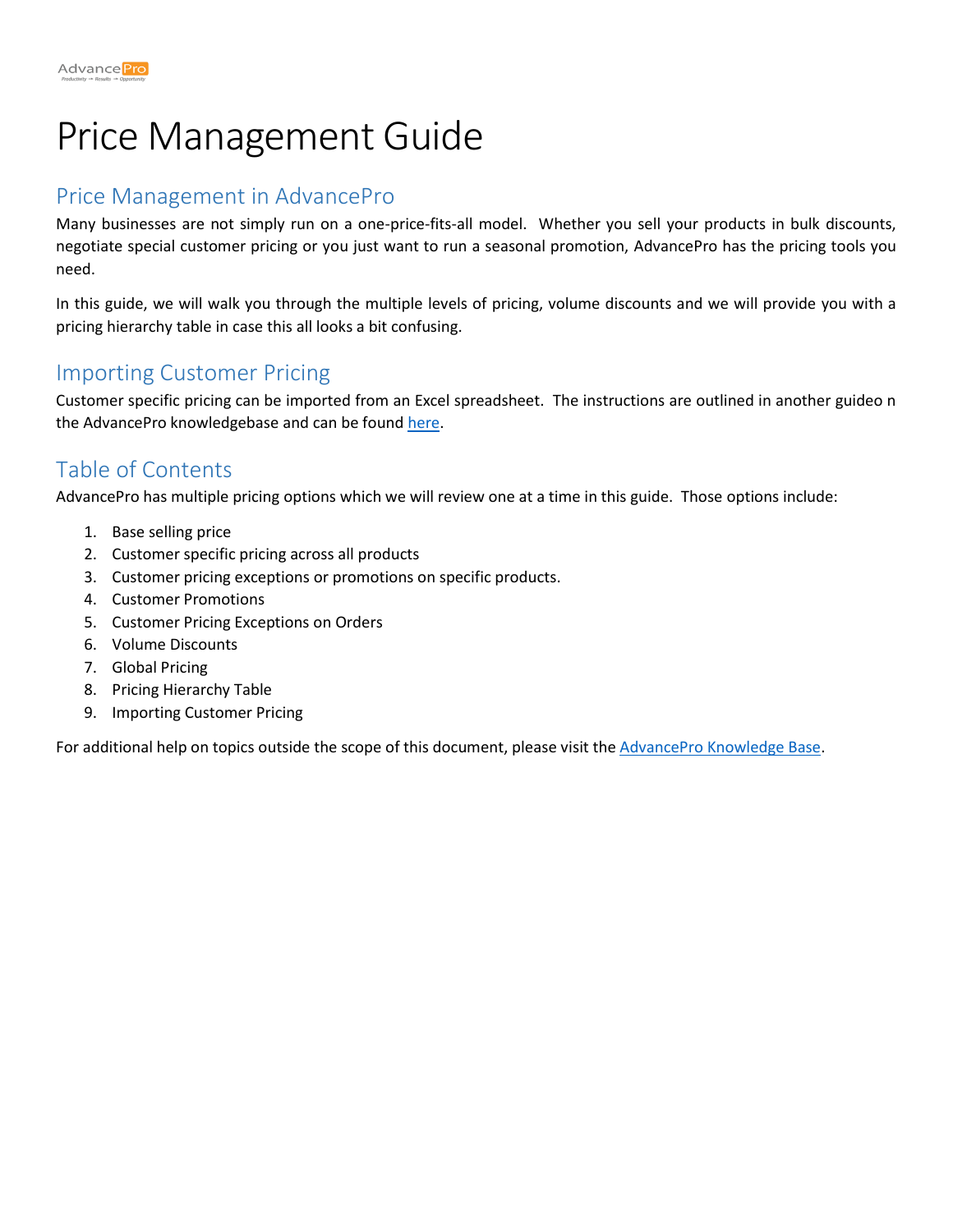

#### Tier One: Base Selling Price

The first tier of product pricing is the base selling price. This selling price will be applicable on all customer orders. To set the price:

- 1. The base selling price can be input when creating a new product or can be edited on an already existing product.
	- a. To create the base price for a new product, click on "Products" then "Add Product".
	- b. To create the base price for an existing product, go to "Products" then "Edit" and click on the **button** next to the product you wish to edit.
- 2. Go to the "Vendor & Pricing Info" tab. Enter the cost price, and either the mark up percentage or the selling price. AdvancePro will calculate the missing field (the mark up if you entered the price, or the price if you entered the mark up).

NOTE: The selling price stays the same for all vendors. If you have already set a price for this product and are entering a cost for a new vendor, AdvancePro will calculate the mark up based on the pre-set selling price.

3. Click "Save & Close"

| Product: Apple                                                                                                                        | $\parallel$ 0 $\parallel$ X<br>- - -                                                                                                                                                                                                |
|---------------------------------------------------------------------------------------------------------------------------------------|-------------------------------------------------------------------------------------------------------------------------------------------------------------------------------------------------------------------------------------|
|                                                                                                                                       | PDF Documents   Customer Promotions   Back-Orders   Commissions   Promotion Codes   Images   Cross Sellers  <br>Product Information Vendor & Pricing Info Additional Info   Custom Fields   Variants   Customer Pricing   Serial #s |
| Vendor Product Info                                                                                                                   |                                                                                                                                                                                                                                     |
| Select Vendor   World of Fruit Association                                                                                            | <b>▽</b> Primary Vendor<br>Assign Vendors                                                                                                                                                                                           |
| Product Name Apple                                                                                                                    | □ Same As Internal                                                                                                                                                                                                                  |
| Vendor SKU # F00001                                                                                                                   | $\nabla$ Same As Internal                                                                                                                                                                                                           |
| Min Reorder level from Vendor<br>10                                                                                                   | Unit breakdown 11                                                                                                                                                                                                                   |
|                                                                                                                                       | i.e. Vendor ships 1 box made up of 24 units                                                                                                                                                                                         |
|                                                                                                                                       |                                                                                                                                                                                                                                     |
| <b>Pricing Info</b><br>Enter Cost Price and Mark Up % to Calculate Price. Or enter Cost Price and Selling Price to Calculate Mark Up. |                                                                                                                                                                                                                                     |
| Cost Price \$ 1.00                                                                                                                    | per/                                                                                                                                                                                                                                |
| Unit Breakdown Cost Price<br>1100                                                                                                     | Landed Cost \$ 0.00                                                                                                                                                                                                                 |
| Mark Up %<br>100.00                                                                                                                   |                                                                                                                                                                                                                                     |
| Selling Price \$ 2.00                                                                                                                 |                                                                                                                                                                                                                                     |
| selling price is per unit breakdown                                                                                                   |                                                                                                                                                                                                                                     |
| Suggested Retail Price \$<br>1.00<br>Rounds selling price to the nearest 9.<br>ie:                                                    |                                                                                                                                                                                                                                     |
| 1.01 -> .99; 1.15 -> 1.19 ( to 2 decimal points)                                                                                      | <b>Round Price</b>                                                                                                                                                                                                                  |
| <b>Advanced Units of Measure (UOM)</b>                                                                                                | <b>Volume Discounts</b>                                                                                                                                                                                                             |
| Specify UOM and their Unit<br>Breakdowns that you BUY from your                                                                       | Specify UOM<br>Vendor<br>Customer                                                                                                                                                                                                   |
| Vendors and SELL to your Customers.                                                                                                   |                                                                                                                                                                                                                                     |
|                                                                                                                                       | Save & Close<br>Save & Next<br>Close                                                                                                                                                                                                |
|                                                                                                                                       |                                                                                                                                                                                                                                     |
|                                                                                                                                       |                                                                                                                                                                                                                                     |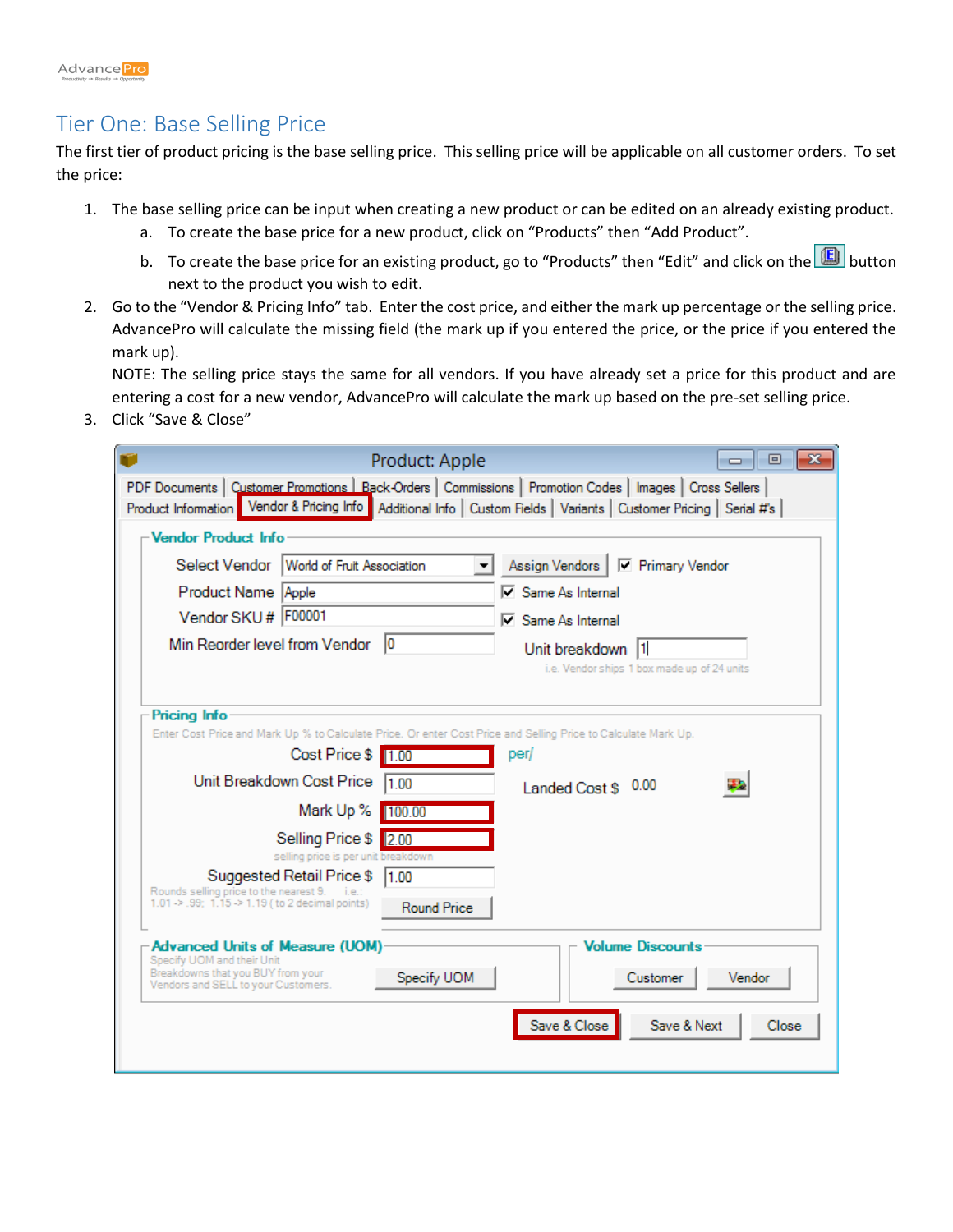## Tier Two: Customer Specific Pricing Across All Products

The second tier of product pricing is a customer specific markup or discount across all products. This pricing exception will be applicable on all products this customer orders, and will override the Tier One pricing. To set this level of pricing:

- 1. The customer specific pricing rule can be input when creating a new customer or can be edited on an already existing customer.
	- a. To create the pricing rule for a new customer, click on "Customers" then "Add A New Customer". To create the pricing rule an existing customer, go to "Customers" then "Edit A Customer" and click on
		- the  $\Box$  button next to the customer you wish to edit.
- 2. Go to the "Additional Info" tab. Select whether "Apply Fixed Markup", "Apply Fixed Discount" or "No Special Pricing". Then enter the percentage by which you would like to markup or discount products for that customer.
	- a. Mark up applies to the product cost. So, for example, if Product A costs \$20 and you assign this customer a fixed 10% mark up, the selling price of Product A to this customer will be \$22, regardless of your base selling price.
	- b. Discount applies to your base selling price. So if you give this customer a 10% discount, and your base selling price for Product A is \$100, the selling price for this customer will be \$90.
- 3. Click "Save & Close".

| $\mathbf{x}$<br><b>Customer: Fruit for All</b><br>回<br>--                                                                                              |
|--------------------------------------------------------------------------------------------------------------------------------------------------------|
| Products On Back-Order<br>Company Info<br>Address Info<br>Additional Info<br>Custom Fields   Payment Info   Reserved Products                          |
| Order Info   Invoice Info<br>Sales Goal   CRM<br>Login Info                                                                                            |
| Preferred Currency<br>N/A                                                                                                                              |
| <b>Special Pricing</b><br>○ Apply Fixed Markup ⊙ Apply Fixed Discount ○ No Special Pricing<br>$\%$ (?<br>$\boldsymbol{\Omega}$<br>Markup / Discount 10 |
| <b>Additional Shipping Info</b>                                                                                                                        |
| <b>AutoXML Shipping Surcharge</b><br>IN/A<br>Default Shipping Warehouse<br>○ Use \$ Value<br>⊙ Use %                                                   |
| N/A<br>Preferred Shipping Method<br>▼<br> 0 <br>%                                                                                                      |
| $\nabla$ Never accept partial shipment                                                                                                                 |
| QuickBooks                                                                                                                                             |
| Re-Export to QB<br>OB Accounts Receivable<br>-- Select an Account --<br>▼                                                                              |
| Default Class<br>-- Select a Class --<br>QB Job For<br>N/A<br>▾<br>$\blacktriangledown$                                                                |
|                                                                                                                                                        |
|                                                                                                                                                        |
|                                                                                                                                                        |
|                                                                                                                                                        |
|                                                                                                                                                        |
|                                                                                                                                                        |
|                                                                                                                                                        |
|                                                                                                                                                        |
| Save & Next<br>Save & Close<br>Close                                                                                                                   |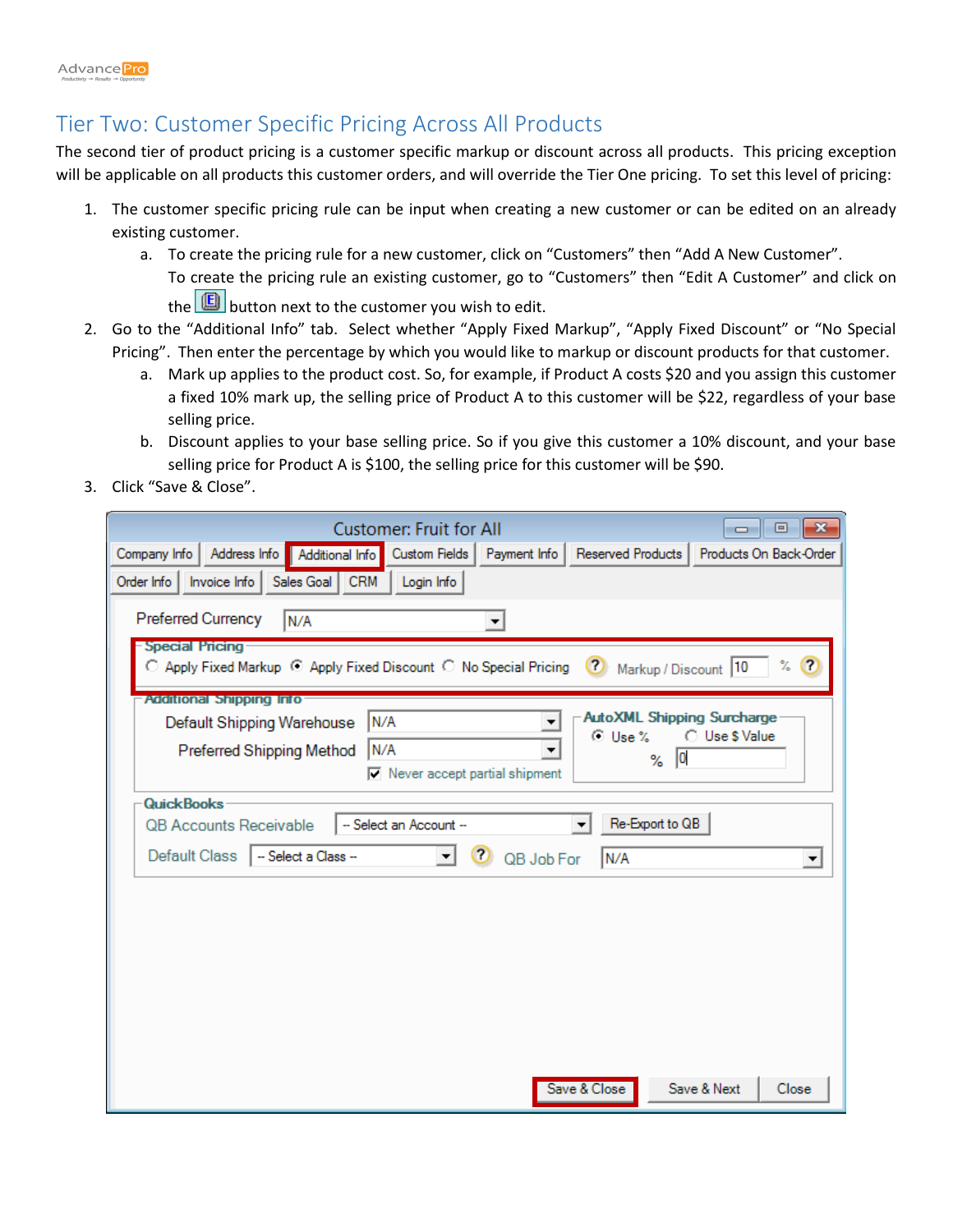#### Tier Three: Customer Pricing Exceptions or Promotions on Specific Products

The third tier of product pricing is a customer specific pricing exception or promotion on specific products. This pricing exception is applicable for all selected customers for the product you are currently editing. This will override the pricing in Tier One and Tier Two. To set this level of pricing:

- 1. The customer pricing exceptions on specific products can be input when creating a new product or can be edited on an already existing product.
	- a. To create the pricing exception for a new product, click on "Products" then "Add Product".
	- b. To create the pricing exception for an existing product, go to "Products" then "Edit" and click on the  $\Box$ button next to the product you wish to edit.
- 2. Go to the "Customer Pricing" tab.
- 3. Click "Create Pricing" to create a new pricing exception.

|                           |              |                                                        | Product: Apple                                                                                              |            | $-23$<br>回<br>$\Box$ |
|---------------------------|--------------|--------------------------------------------------------|-------------------------------------------------------------------------------------------------------------|------------|----------------------|
|                           |              |                                                        | PDF Documents   Customer Promotions   Back-Orders   Commissions   Promotion Codes   Images   Cross Sellers  |            |                      |
|                           |              |                                                        | Product Information   Vendor & Pricing Info   Additional Info   Custom Fields   Variants   Customer Pricing |            | Serial #'s           |
| <b>Pricing Exceptions</b> |              | To edit for delete pricing, select from the list below |                                                                                                             |            |                      |
| Company Name              |              | Price \$                                               | Markup %                                                                                                    | Discount % | Customer SK.         |
| Beautify                  |              | 1.80                                                   |                                                                                                             | 10.00      |                      |
|                           |              |                                                        |                                                                                                             |            |                      |
|                           |              |                                                        |                                                                                                             |            |                      |
|                           |              |                                                        |                                                                                                             |            |                      |
|                           |              |                                                        |                                                                                                             |            |                      |
| Select All                | Deselect All |                                                        |                                                                                                             | Delete All | Edit<br>Delete       |
|                           |              |                                                        |                                                                                                             |            |                      |
|                           |              |                                                        |                                                                                                             |            |                      |
|                           |              |                                                        |                                                                                                             |            |                      |
|                           |              |                                                        |                                                                                                             |            |                      |
|                           |              |                                                        |                                                                                                             |            |                      |
|                           |              |                                                        |                                                                                                             |            |                      |
| <b>Create Pricing</b>     |              |                                                        |                                                                                                             |            | Next<br>Close        |
|                           |              |                                                        |                                                                                                             |            |                      |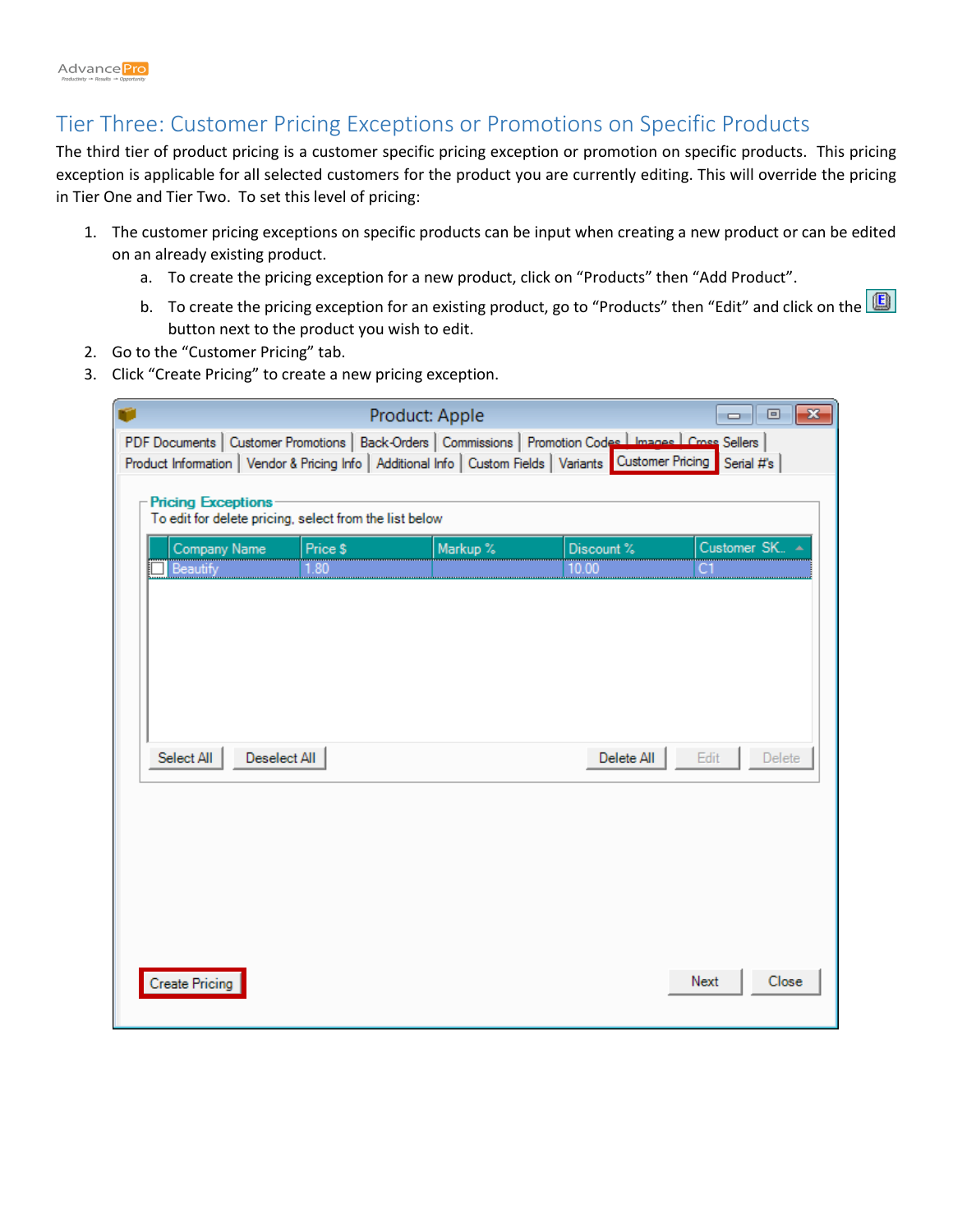NOTE: If the product has variations, select the variation to which to apply the pricing, and click "Create Pricing." Alternatively, click "Create Pricing For All" to apply the pricing to all variations. You can either select one variation at a time, or create the pricing for all variations.

|                                                                                                                          | <b>Product: Shirts</b>                  |            | $\mathbf{z}$<br>l o<br>$\Box$ |
|--------------------------------------------------------------------------------------------------------------------------|-----------------------------------------|------------|-------------------------------|
| PDF Documents   Customer Promotions   Back-Orders   Commissions   Promotion Codes   Images   Cross Sellers               |                                         |            |                               |
| Product Information   Vendor & Pricing Info   Additional Info   Custom Fields   Variants   Customer Pricing   Serial #'s |                                         |            |                               |
| <b>Pricing Exceptions</b>                                                                                                |                                         |            |                               |
| To edit for delete pricing, select from the list below                                                                   |                                         |            |                               |
| Price \$<br>Company Name                                                                                                 | Markup %                                | Discount % | Customer SKU                  |
|                                                                                                                          |                                         |            |                               |
|                                                                                                                          |                                         |            |                               |
|                                                                                                                          |                                         |            |                               |
|                                                                                                                          |                                         |            |                               |
|                                                                                                                          |                                         |            |                               |
|                                                                                                                          |                                         |            |                               |
|                                                                                                                          |                                         |            |                               |
|                                                                                                                          |                                         |            |                               |
| Deselect All<br>Select All                                                                                               |                                         | Delete All | Edit<br>Delete                |
|                                                                                                                          |                                         |            |                               |
|                                                                                                                          |                                         |            |                               |
| <b>Products</b>                                                                                                          |                                         |            |                               |
| <b>SKU</b>                                                                                                               | Product                                 |            |                               |
| Shirts-4-B2<br>V<br>Shirts-5-B4<br>⊽                                                                                     | Shirts: Black.<br>Shirts: Black.        |            |                               |
| ⊮                                                                                                                        |                                         |            |                               |
| Shirts-6-B6<br>Shirts-1-R2                                                                                               | <u> Shirts : Black,</u><br>Shirts: Red, |            |                               |
| Shirts-2-R4                                                                                                              | Shirts: Red.                            |            |                               |
| Shirts-3-R6                                                                                                              | Shirts: Red.                            |            | ▼                             |
|                                                                                                                          |                                         |            |                               |
| Create Pricing Create Pricing For All                                                                                    | Reload                                  |            | Close<br>Next                 |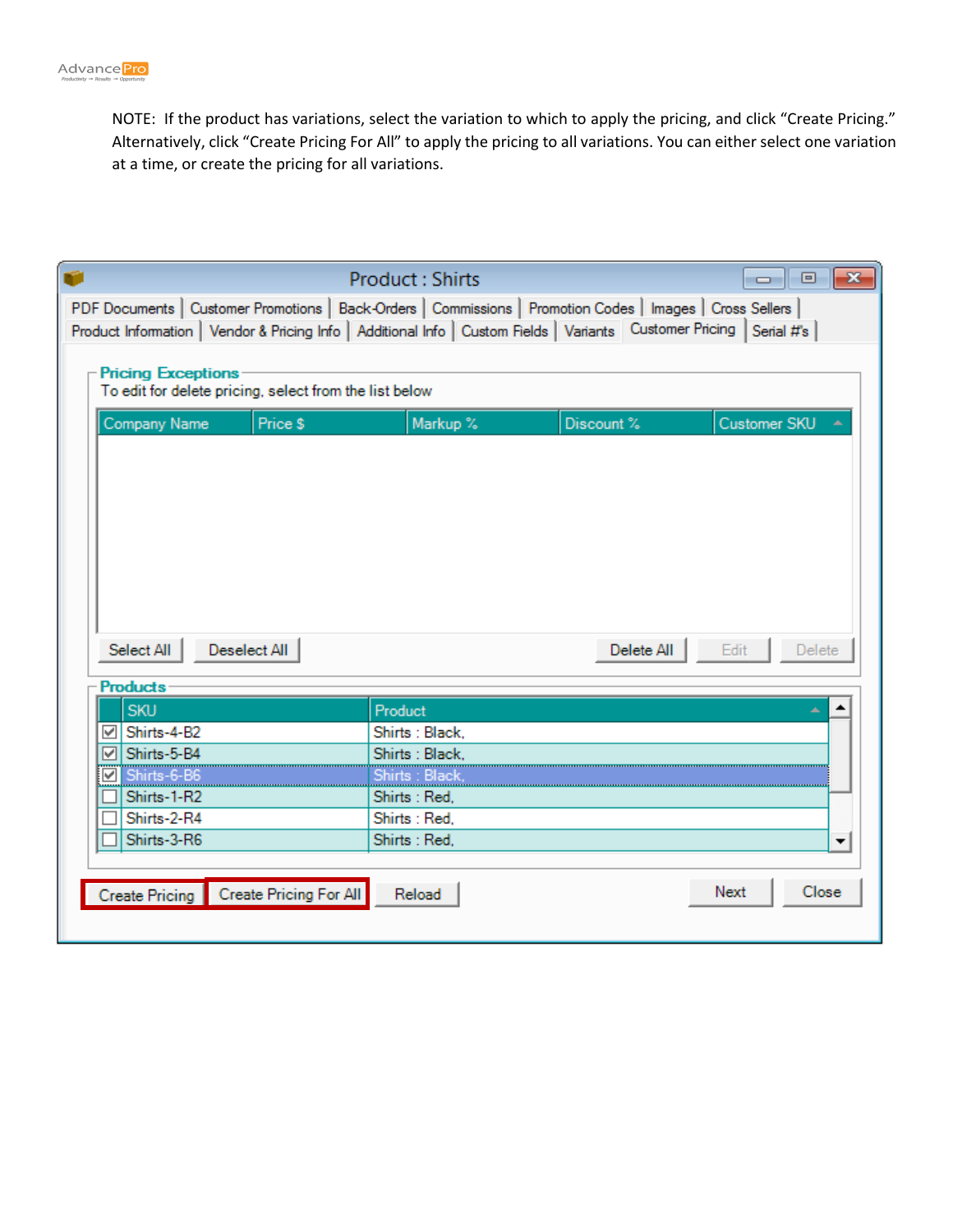

NOTE: If the product has advanced units of measure, select the unit or units of measure to which you would like to apply the pricing, and click "Create Pricing."

|                                                                                     |              | Product: Watermelon<br>PDF Documents   Customer Promotions   Back-Orders   Commissions   Promotion Codes   Images   Cross Sellers |            | $\overline{\mathbf{x}}$<br>- 回<br>$\Box$ |
|-------------------------------------------------------------------------------------|--------------|-----------------------------------------------------------------------------------------------------------------------------------|------------|------------------------------------------|
|                                                                                     |              | Product Information   Vendor & Pricing Info   Additional Info   Custom Fields   Variants   Customer Pricing   Serial #'s          |            |                                          |
| <b>Pricing Exceptions</b><br>To edit for delete pricing, select from the list below |              |                                                                                                                                   |            |                                          |
| Company Name                                                                        | Price \$     | Markup %                                                                                                                          | Discount % | Customer SKU                             |
|                                                                                     |              |                                                                                                                                   |            |                                          |
|                                                                                     |              |                                                                                                                                   |            |                                          |
|                                                                                     |              |                                                                                                                                   |            |                                          |
|                                                                                     |              |                                                                                                                                   |            |                                          |
|                                                                                     |              |                                                                                                                                   |            |                                          |
| Select All                                                                          | Deselect All |                                                                                                                                   | Delete All | Edit<br>Delete                           |
| <b>Products</b><br><b>SKU</b>                                                       |              | Product                                                                                                                           |            |                                          |
| F00008                                                                              |              | Watermelon                                                                                                                        |            |                                          |
| F00008                                                                              |              | Watermelon - Box/10                                                                                                               |            |                                          |
| F00008                                                                              |              | Watermelon - Carton/5                                                                                                             |            |                                          |
|                                                                                     |              |                                                                                                                                   |            |                                          |
|                                                                                     |              |                                                                                                                                   |            |                                          |
|                                                                                     |              |                                                                                                                                   |            |                                          |
| <b>Create Pricing</b>                                                               |              | Reload                                                                                                                            |            | Close<br>Next                            |
|                                                                                     |              |                                                                                                                                   |            |                                          |

4. The "Customer Pricing Exceptions" screen will now pop up. Click the checkboxes to select the customer or customers for whom you want to create the pricing exception.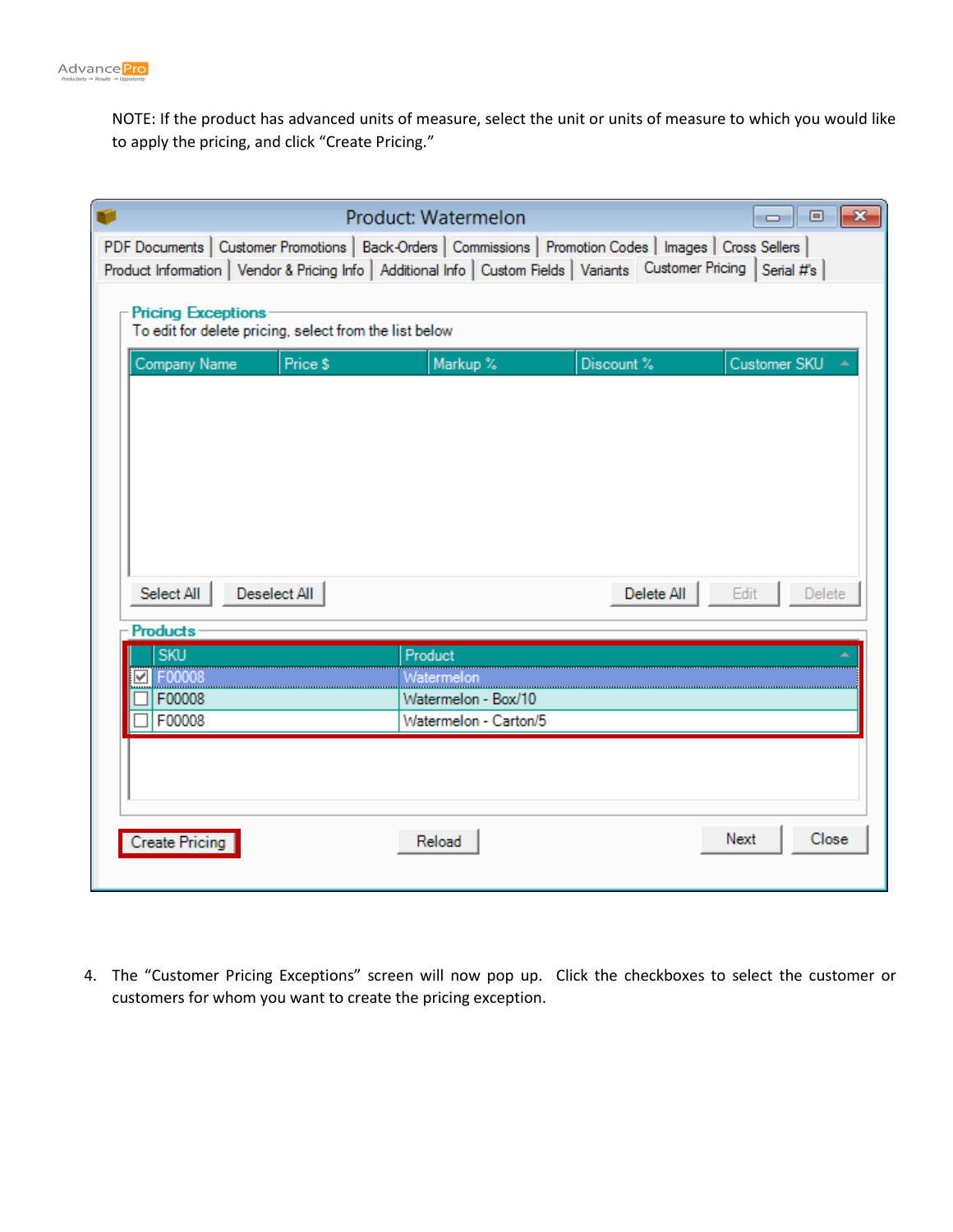- 5. You can create a customer specific SKU number in this screen if you wish. Select whether to "Apply Markup" or "Apply Discount". Then enter the percentage by which you would like to markup or discount this product for the specified customer and click "Calculate." AdvancePro will calculate the new price. Alternatively, enter the selling price and AdvancePro will calculate the percentage for you. Select the "Lock" checkbox if you would like to lock in this price against future changes to the cost of this product.
	- a. Mark up applies to the product cost. So, for example, if Product A costs \$20 and you assign this customer a fixed 10% mark up, the selling price of Product A to this customer will be \$22, regardless of your base selling price.
	- b. Discount applies to your base selling price. So if you give this customer a 10% discount, and your base selling price for Product A is \$100, the selling price for this customer will be \$90.

NOTE: If a customer already has a pricing exception for this product, you will be unable to select them. Delete or edit the existing pricing exception for that customer.

| <b>Customer Pricing Exceptions</b>                                                                          | <b>- 0</b>                         |
|-------------------------------------------------------------------------------------------------------------|------------------------------------|
| Apply a special markup/discount to this Product per Customer.<br>To begin, first locate the customer below. |                                    |
| Product Info                                                                                                |                                    |
| SKU# F00004                                                                                                 | Base Cost Price\$ 1.00             |
| Product Name Banana                                                                                         | Base Selling Price \$ 1.00         |
| <b>Select Customer</b><br>$Q_{\infty}$                                                                      | Select All Category DeSelect All   |
| All Fresh Vegetables<br>All Steak Buffet<br>Apparel Wear                                                    |                                    |
| Beautify<br><b>Beefy Grills</b><br>Beefy-Q<br><b>Boardz</b><br>Chicken Deli                                 |                                    |
| Pricing Info                                                                                                |                                    |
| Customer SKU # B4N4N4                                                                                       | C Apply Discount<br>Apply Markup   |
| ℅<br>Customer Markup/Discount  10                                                                           | \$I<br>Calculate                   |
| $\Box$ Lock<br>(?) Move mouse over for instructions                                                         | <b>Selling Price</b>               |
| Markup % is added to COST price of products<br>Discount % is applied to SELLING price of products           | <b>Close</b><br><b>Add Pricing</b> |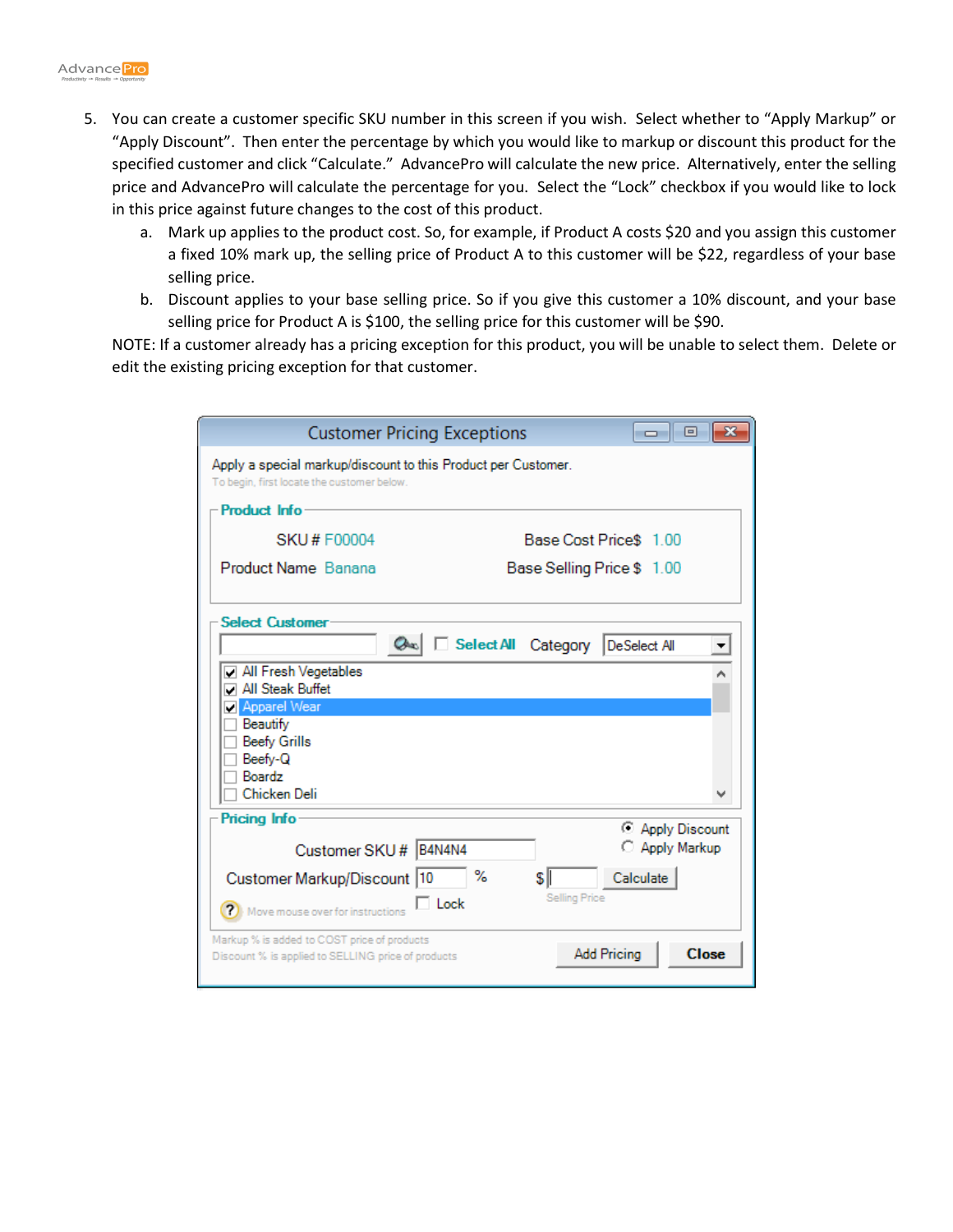

6. Click "Add Pricing" to save your changes. You will then see a listing of the customer pricing exceptions.

|                                                                                                                          | Product: Banana |          |            |                |
|--------------------------------------------------------------------------------------------------------------------------|-----------------|----------|------------|----------------|
| PDF Documents   Customer Promotions   Back-Orders   Commissions   Promotion Codes   Images   Cross Sellers               |                 |          |            |                |
| Product Information   Vendor & Pricing Info   Additional Info   Custom Fields   Variants   Customer Pricing   Serial #'s |                 |          |            |                |
| <b>Pricing Exceptions</b>                                                                                                |                 |          |            |                |
| To edit for delete pricing, select from the list below                                                                   |                 |          |            |                |
| Company Name                                                                                                             | Price \$        | Markup % | Discount % | Customer SK. ▲ |
| All Steak Buffet                                                                                                         | 0.90            |          | 10.00      | B4N4N4         |
| All Fresh Vegetables                                                                                                     | 0.90            |          | 10.00      | <b>B4N4N4</b>  |
| Apparel Wear                                                                                                             | 0.90            |          | 10.00      | <b>B4N4N4</b>  |
|                                                                                                                          |                 |          |            |                |
|                                                                                                                          |                 |          |            |                |
|                                                                                                                          |                 |          |            |                |
|                                                                                                                          |                 |          |            |                |
|                                                                                                                          |                 |          |            |                |
| Deselect All<br>Select All                                                                                               |                 |          | Delete All | Edit<br>Delete |
|                                                                                                                          |                 |          |            |                |
|                                                                                                                          |                 |          |            |                |
|                                                                                                                          |                 |          |            |                |
|                                                                                                                          |                 |          |            |                |
|                                                                                                                          |                 |          |            |                |
|                                                                                                                          |                 |          |            |                |
|                                                                                                                          |                 |          |            |                |
|                                                                                                                          |                 |          |            |                |
|                                                                                                                          |                 |          |            |                |
|                                                                                                                          |                 |          |            | Next<br>Close  |
| <b>Create Pricing</b>                                                                                                    |                 |          |            |                |
|                                                                                                                          |                 |          |            |                |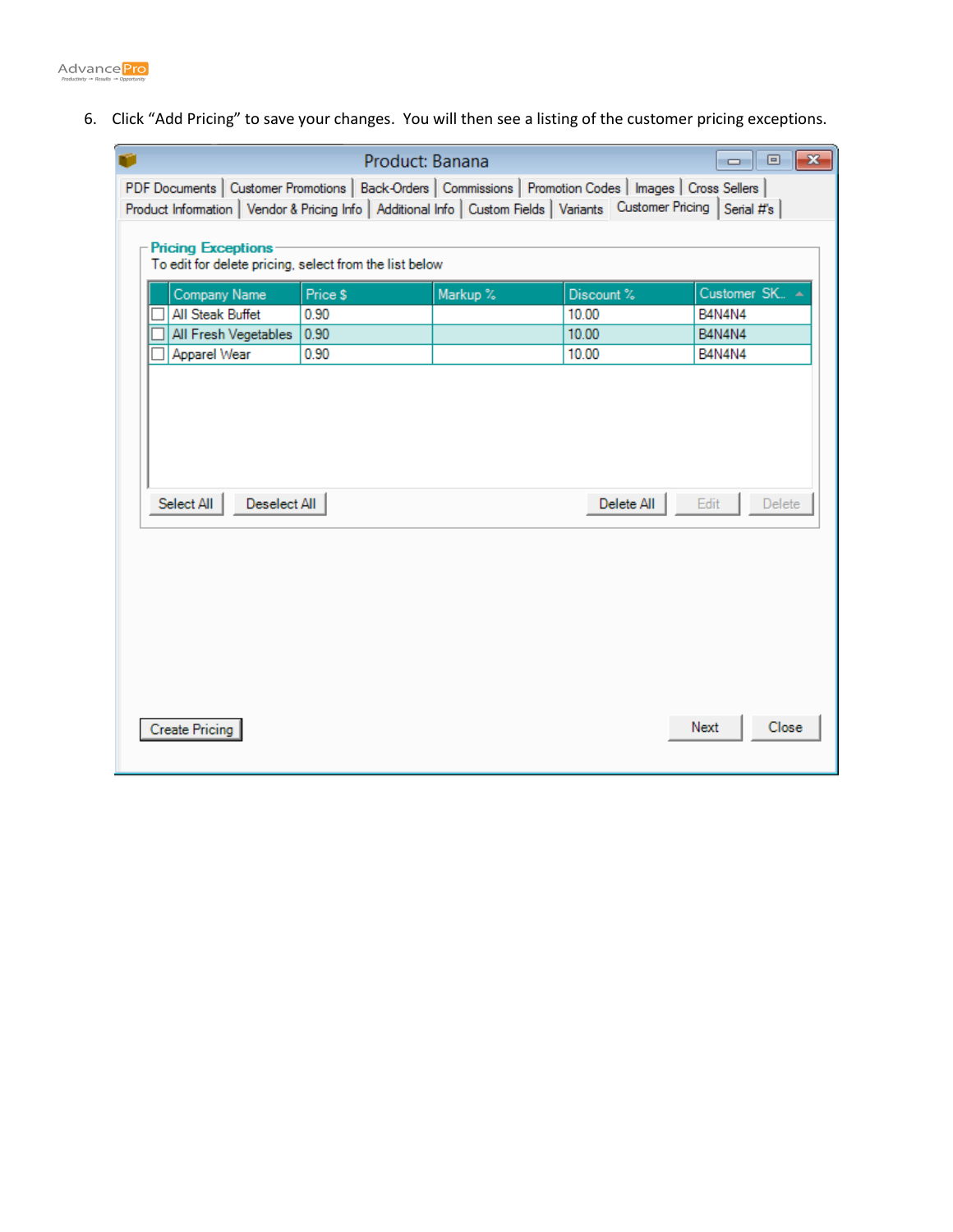#### Customer Promotions

AdvancePro allows for the creation of special customer promotions. This process is very similar to entering customer pricing exceptions, as discussed above. The difference is that promotions run for a specific time range.

- 1. Customer promotions on products can be input when creating a new product or can be edited on an already existing product.
	- a. To create the promotion for a new product, click on "Products" then "Add Product".
	- b. To create the promotion for an existing product, go to "Products" then "Edit" and click on the **button** next to the product you wish to edit.
- 2. Go to the "Customer Promotions" tab.
- 3. Click "Create Promotion"

|                                |                                                                                                                                                                                                                                        | Product: Banana |          |            |          | - 1     | $-x$<br>▣ |
|--------------------------------|----------------------------------------------------------------------------------------------------------------------------------------------------------------------------------------------------------------------------------------|-----------------|----------|------------|----------|---------|-----------|
|                                | Product Information   Vendor & Pricing Info   Additional Info   Custom Fields   Variants   Customer Pricing   Serial #'s  <br>PDF Documents Customer Promotions   Back-Orders   Commissions   Promotion Codes   Images   Cross Sellers |                 |          |            |          |         |           |
| range.<br>-Customer Promotions | Assign promotional pricing for Customers with date ranges. Pricing is automatically applied if order is placed within the date<br>To edit or delete promotion, select from the list below                                              |                 |          |            |          |         |           |
| <b>No</b>                      | Company Name Code                                                                                                                                                                                                                      | Price           | MarkUp % | Discount % | Date Fro | Date To | Ŵ<br>圓    |
|                                |                                                                                                                                                                                                                                        |                 |          |            |          |         | Delete    |
|                                |                                                                                                                                                                                                                                        |                 |          |            |          |         |           |
| <b>Create Promotion</b>        |                                                                                                                                                                                                                                        |                 |          |            |          | Next    | Close     |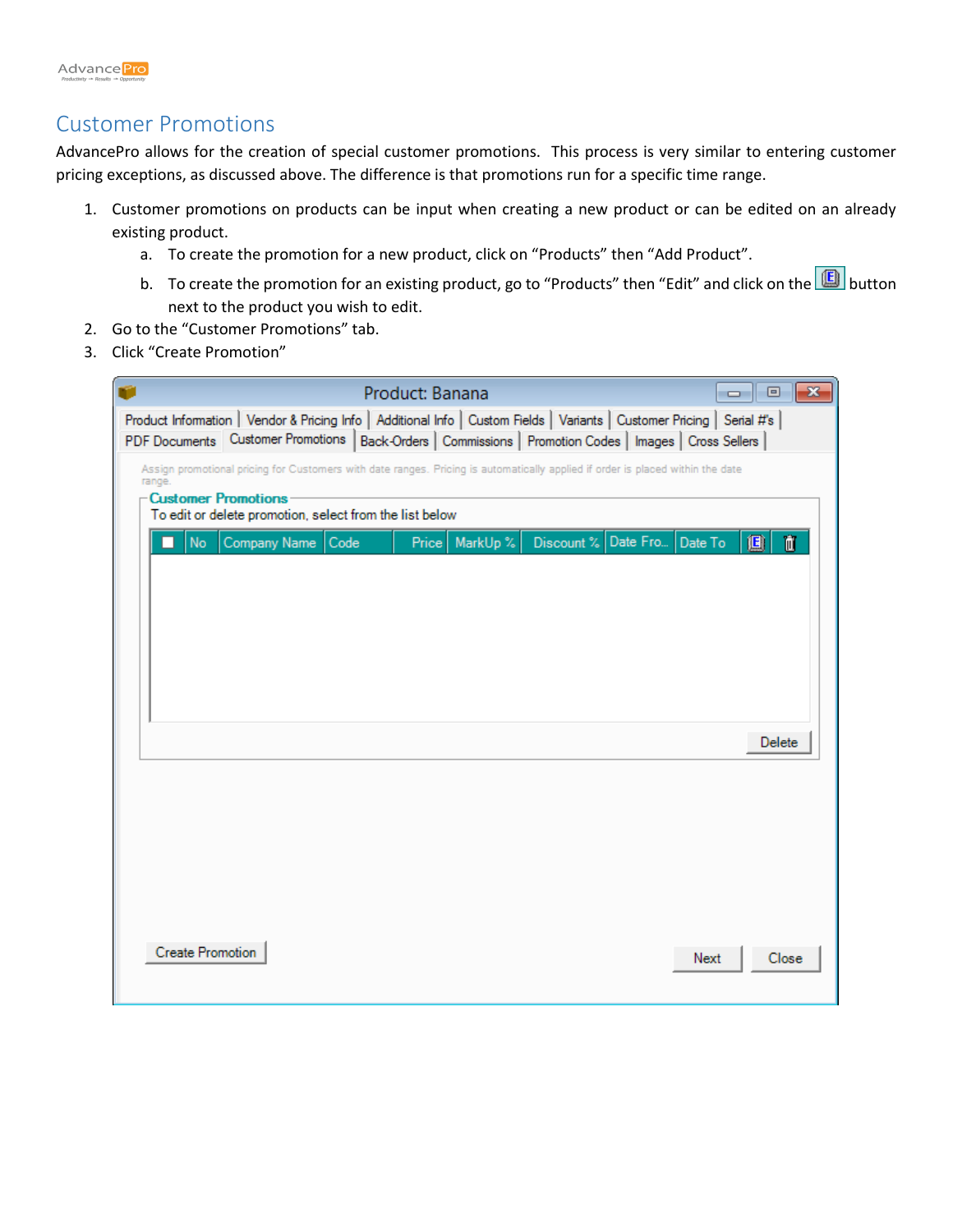NOTE: If you are editing a product with multiple variations, the form you see will be slightly different. To create customer promotions for selected product variations, select them and click "Create Promotion." To create customer promotions for all product variations, click "Create Promotion For All."

|                            |                                                         | <b>Product: Shirts</b><br>$\mathbf{x}$<br>$\Box$<br>$\Box$                                                                     |
|----------------------------|---------------------------------------------------------|--------------------------------------------------------------------------------------------------------------------------------|
|                            |                                                         | Product Information   Vendor & Pricing Info   Additional Info   Custom Fields   Variants   Customer Pricing   Serial #s        |
|                            |                                                         | PDF Documents Customer Promotions   Back-Orders   Commissions   Promotion Codes   Images   Cross Sellers                       |
| range.                     |                                                         | Assign promotional pricing for Customers with date ranges. Pricing is automatically applied if order is placed within the date |
| <b>Customer Promotions</b> |                                                         |                                                                                                                                |
|                            | To edit or delete promotion, select from the list below |                                                                                                                                |
| No                         | Company Name Code                                       | Discount % Date Fro<br>Price   MarkUp %<br>Date To<br>個<br>Ñ                                                                   |
|                            |                                                         |                                                                                                                                |
|                            |                                                         |                                                                                                                                |
|                            |                                                         |                                                                                                                                |
|                            |                                                         |                                                                                                                                |
|                            |                                                         |                                                                                                                                |
|                            |                                                         |                                                                                                                                |
|                            |                                                         |                                                                                                                                |
|                            |                                                         |                                                                                                                                |
|                            |                                                         | Delete                                                                                                                         |
| <b>Products</b>            |                                                         |                                                                                                                                |
| <b>No</b>                  | <b>SKU</b>                                              | Product                                                                                                                        |
| ∀                          | <u>Shirts-4-B2</u>                                      | Shirts : Black, <b>Alberts</b>                                                                                                 |
| 2                          | Shirts-5-B4                                             | Shirts: Black,                                                                                                                 |
| 3                          | Shirts-6-B6                                             | Shirts: Black.                                                                                                                 |
| 4                          | Shirts-1-R2                                             | Shirts: Red,                                                                                                                   |
| 5                          | Shirts-2-R4                                             | Shirts: Red.                                                                                                                   |
| 6                          | Shirts-3-R6                                             | Shirts: Red.                                                                                                                   |
| Create Promotion           | Create Promotion For All                                | Reload                                                                                                                         |
|                            |                                                         | Next<br>Close                                                                                                                  |
|                            |                                                         |                                                                                                                                |
|                            |                                                         |                                                                                                                                |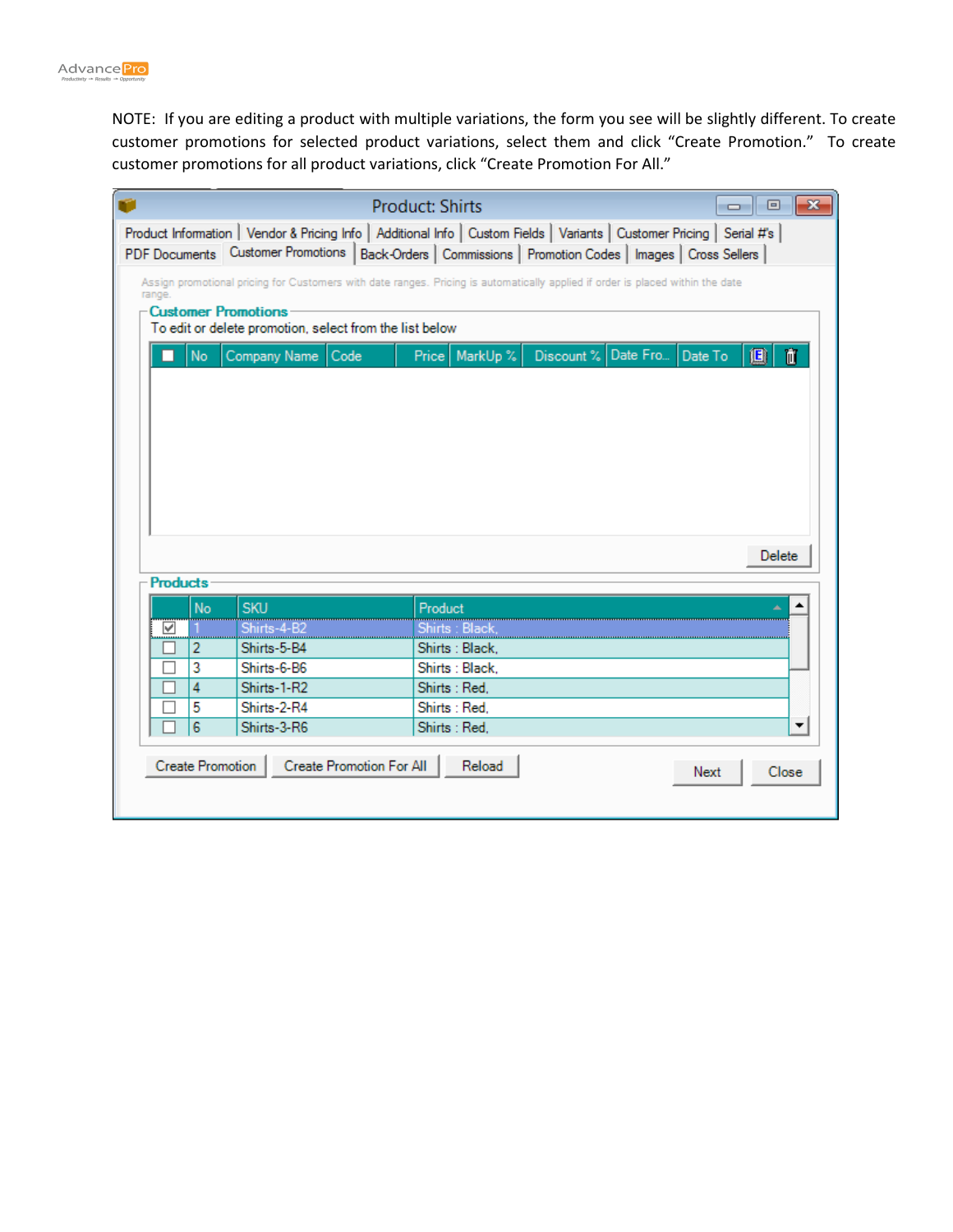

NOTE: If the product has advanced units of measure, select the unit of measure to which you would like to create the promotion, and click "Create Promotion." To create customer promotions for all units of measure, click "Create Promotion For All."

|                            |                                                                                                                                                                                                                                        | Product: Watermelon   |                             | $\Box$ | $\mathbf{x}$<br>▣ |
|----------------------------|----------------------------------------------------------------------------------------------------------------------------------------------------------------------------------------------------------------------------------------|-----------------------|-----------------------------|--------|-------------------|
|                            | Product Information   Vendor & Pricing Info   Additional Info   Custom Fields   Variants   Customer Pricing   Serial #'s  <br>PDF Documents Customer Promotions   Back-Orders   Commissions   Promotion Codes   Images   Cross Sellers |                       |                             |        |                   |
| range.                     | Assign promotional pricing for Customers with date ranges. Pricing is automatically applied if order is placed within the date                                                                                                         |                       |                             |        |                   |
| <b>Customer Promotions</b> | To edit or delete promotion, select from the list below                                                                                                                                                                                |                       |                             |        |                   |
| <b>No</b>                  | Company Name Code                                                                                                                                                                                                                      | Price   MarkUp %      | Discount % Date Fro Date To |        | Ñ<br>個            |
|                            |                                                                                                                                                                                                                                        |                       |                             |        |                   |
|                            |                                                                                                                                                                                                                                        |                       |                             |        |                   |
|                            |                                                                                                                                                                                                                                        |                       |                             |        |                   |
|                            |                                                                                                                                                                                                                                        |                       |                             |        |                   |
|                            |                                                                                                                                                                                                                                        |                       |                             |        |                   |
|                            |                                                                                                                                                                                                                                        |                       |                             |        |                   |
|                            |                                                                                                                                                                                                                                        |                       |                             |        | Delete            |
| <b>Products</b>            |                                                                                                                                                                                                                                        |                       |                             |        |                   |
| No                         | <b>SKU</b>                                                                                                                                                                                                                             | Product               |                             |        |                   |
| ☞                          | F00008                                                                                                                                                                                                                                 | Watermelon            |                             |        |                   |
| 2                          | F00008                                                                                                                                                                                                                                 | Watermelon - Box/10   |                             |        |                   |
| 3                          | F00008                                                                                                                                                                                                                                 | Watermelon - Carton/5 |                             |        |                   |
|                            |                                                                                                                                                                                                                                        |                       |                             |        |                   |
|                            |                                                                                                                                                                                                                                        |                       |                             |        |                   |
|                            |                                                                                                                                                                                                                                        |                       |                             |        |                   |
| Create Promotion           | Create Promotion For All                                                                                                                                                                                                               | Reload                |                             | Next   | Close             |
|                            |                                                                                                                                                                                                                                        |                       |                             |        |                   |
|                            |                                                                                                                                                                                                                                        |                       |                             |        |                   |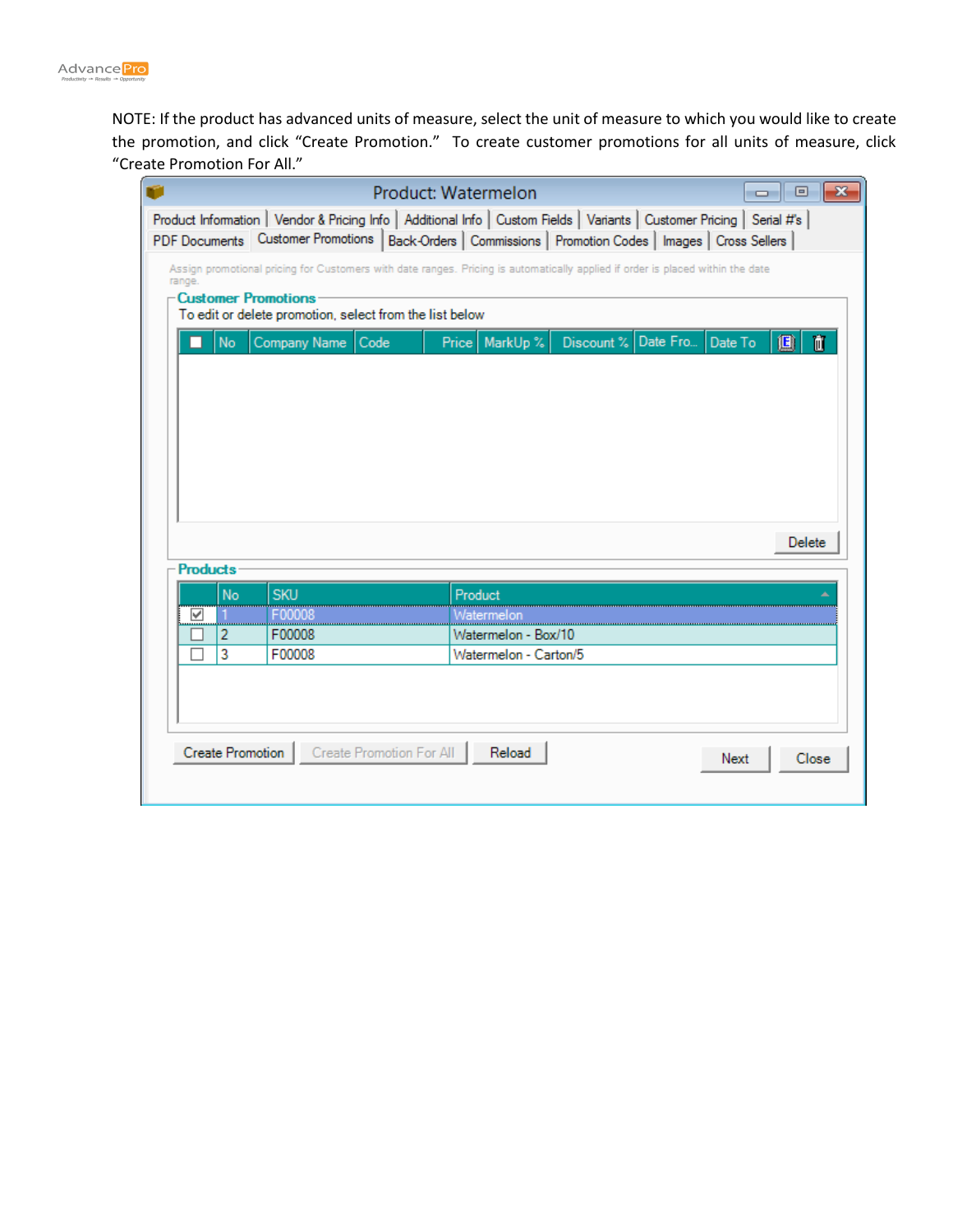

7. The "Promotions" form will open. Select the customer or customers. You can search for customers using the search field up top and then clicking the magnifying glass. You can also select all customers or view them by group if desired.

| Promotions                                                                                                                       |                                              |
|----------------------------------------------------------------------------------------------------------------------------------|----------------------------------------------|
| Apply a special markup/discount to this product per customer<br>To begin, first locate the customer below.<br>- Product Info-    |                                              |
| <b>SKU # F00008</b>                                                                                                              | Base Cost Price \$ 1.00                      |
| Product Name Watermelon                                                                                                          | Base Selling Price \$ 1.00                   |
| <b>Select Customer</b>                                                                                                           | Select All Category DeSelect All<br>▼        |
| All Fresh Vegetables                                                                                                             | ۸                                            |
| All Steak Buffet<br>Apparel Wear<br>Beautify<br><b>Beefy Grills</b><br>Beefy-Q<br><b>Boardz</b><br>Chicken Deli<br>Chicken House |                                              |
| Pricing Info                                                                                                                     |                                              |
| From: 3/11/2015 - To: 4/11/2015 -                                                                                                | Apply Discount<br>C Apply Markup             |
| Promo1<br>QB Account:<br>Code:                                                                                                   | <b>COGS</b>                                  |
| ℅<br>10<br><b>Customer Markup/Discount</b><br>□ Is Stackable □ Is Taxable                                                        | \$ 0.90<br>Calculate<br><b>Selling Price</b> |
| Markup % is added to COST price of products<br>Discount % is applied to SELLING price of products                                | <b>Add Promotion</b><br><b>Close</b>         |

- 8. Select whether to "Apply Markup" or "Apply Discount."
- 9. Select the dates for which the promotion is applicable. Enter a promotion code to be used in order to apply this promotion.
- 10. Enter a promo code to be used when placing an order to take advantage of the promotion.
- 11. For QuickBooks users, you can select the account where the code exports to.
- 12. Enter the percentage by which you would like to markup or discount this product and click "Calculate." AdvancePro will calculate the new price. Alternatively, enter the selling price and AdvancePro will calculate the percentage for you.
	- a. Mark up applies to the product cost. So, for example, if Product A costs \$20 and you assign this customer a fixed 10% mark up, the selling price of Product A to this customer will be \$22, regardless of your base selling price.
	- b. Discount applies to your base selling price. So if you give this customer a 10% discount, and your base selling price for Product A is \$100, the selling price for this customer will be \$90.
- 13. Select whether the promotion "Is Stackable." If it is stackable, it can be used in conjunction with other codes.
- 14. Select whether the promotion "Is Taxable"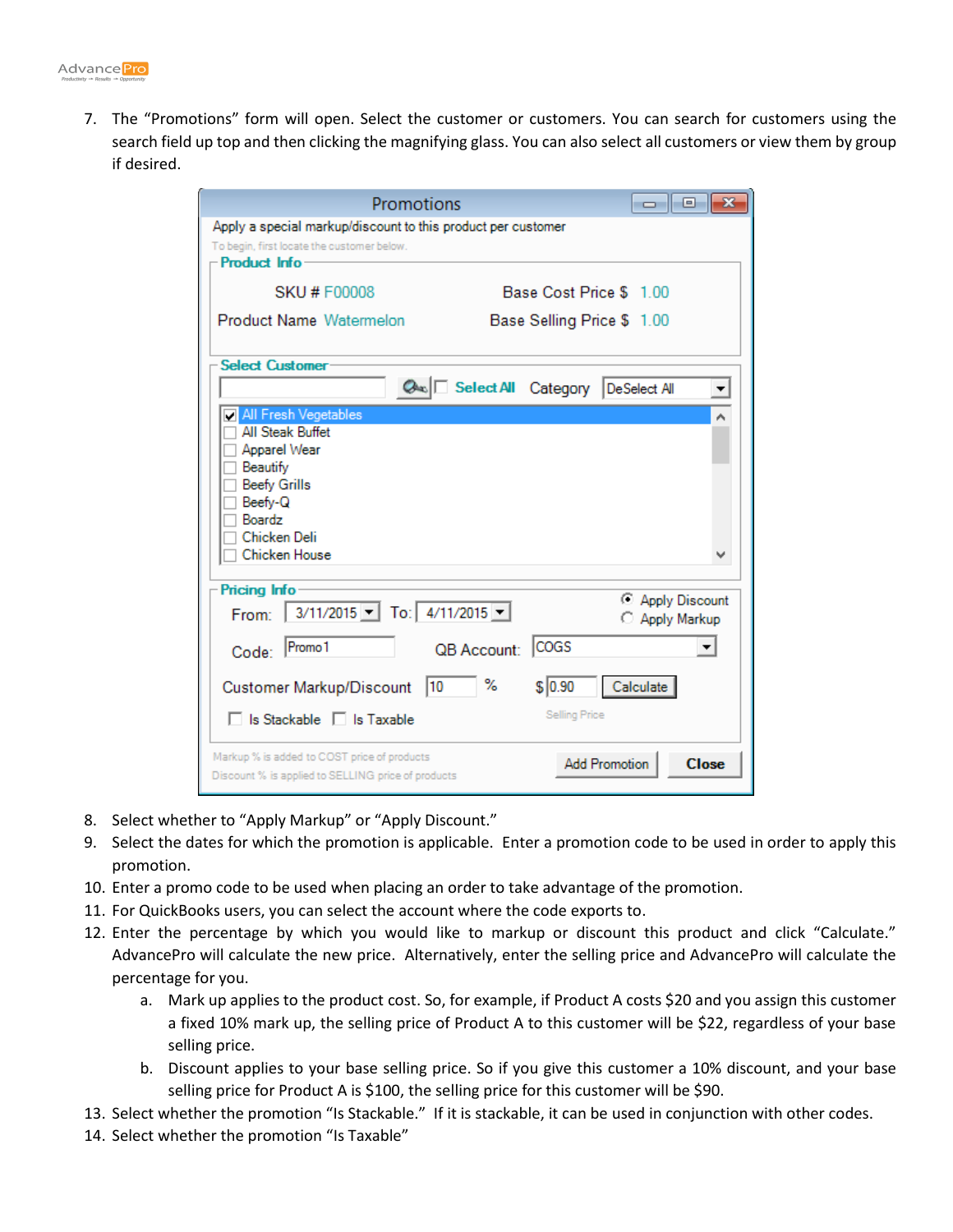

15. Click "Add Promotion" to save your changes. You will then see a listing of the customer promotions for your product.

|                 |    |                                                         |                          | Product: Watermelon |                       |                                                                                                                                |                 |          | $\Box$ 0     | ⊩х    |
|-----------------|----|---------------------------------------------------------|--------------------------|---------------------|-----------------------|--------------------------------------------------------------------------------------------------------------------------------|-----------------|----------|--------------|-------|
|                 |    |                                                         |                          |                     |                       | Product Information   Vendor & Pricing Info   Additional Info   Custom Fields   Variants   Customer Pricing   Serial #'s       |                 |          |              |       |
|                 |    |                                                         |                          |                     |                       | PDF Documents Customer Promotions   Back-Orders   Commissions   Promotion Codes   Images   Cross Sellers                       |                 |          |              |       |
| range.          |    |                                                         |                          |                     |                       | Assign promotional pricing for Customers with date ranges. Pricing is automatically applied if order is placed within the date |                 |          |              |       |
|                 |    | -Customer Promotions                                    |                          |                     |                       |                                                                                                                                |                 |          |              |       |
|                 |    | To edit or delete promotion, select from the list below |                          |                     |                       |                                                                                                                                |                 |          |              |       |
|                 | No | Company Name                                            | Code                     |                     | Price   MarkUp %      | Discount %                                                                                                                     | Date Fro        | Date To  | 圓            | Û     |
|                 | 1  | All Fresh Vege   Promo11                                |                          | 0.90                |                       |                                                                                                                                | 10.00 3/11/2015 | 4/11/20. | $\mathbf{E}$ | Ŵ     |
|                 |    |                                                         |                          |                     |                       |                                                                                                                                |                 |          |              |       |
|                 |    |                                                         |                          |                     |                       |                                                                                                                                |                 |          |              |       |
|                 |    |                                                         |                          |                     |                       |                                                                                                                                |                 |          |              |       |
|                 |    |                                                         |                          |                     |                       |                                                                                                                                |                 |          |              |       |
|                 |    |                                                         |                          |                     |                       |                                                                                                                                |                 |          |              |       |
|                 |    |                                                         |                          |                     |                       |                                                                                                                                |                 |          |              |       |
|                 |    |                                                         |                          |                     |                       |                                                                                                                                |                 |          |              |       |
|                 |    |                                                         |                          |                     |                       |                                                                                                                                |                 |          |              |       |
|                 |    |                                                         |                          |                     |                       |                                                                                                                                |                 |          |              |       |
|                 |    |                                                         |                          |                     |                       |                                                                                                                                |                 |          | Delete       |       |
| <b>Products</b> |    |                                                         |                          |                     |                       |                                                                                                                                |                 |          |              |       |
|                 | No | <b>SKU</b>                                              |                          |                     | Product               |                                                                                                                                |                 |          |              |       |
| ☑               | 1  | F00008                                                  |                          |                     | Watermelon            |                                                                                                                                |                 |          |              |       |
|                 | 2  | F00008                                                  |                          |                     | Watermelon - Box/10   |                                                                                                                                |                 |          |              |       |
|                 | 3  | F00008                                                  |                          |                     | Watermelon - Carton/5 |                                                                                                                                |                 |          |              |       |
|                 |    |                                                         |                          |                     |                       |                                                                                                                                |                 |          |              |       |
|                 |    |                                                         |                          |                     |                       |                                                                                                                                |                 |          |              |       |
|                 |    |                                                         |                          |                     |                       |                                                                                                                                |                 |          |              |       |
|                 |    |                                                         |                          |                     |                       |                                                                                                                                |                 |          |              |       |
|                 |    | Create Promotion                                        | Create Promotion For All |                     | Reload                |                                                                                                                                |                 | Next     |              | Close |
|                 |    |                                                         |                          |                     |                       |                                                                                                                                |                 |          |              |       |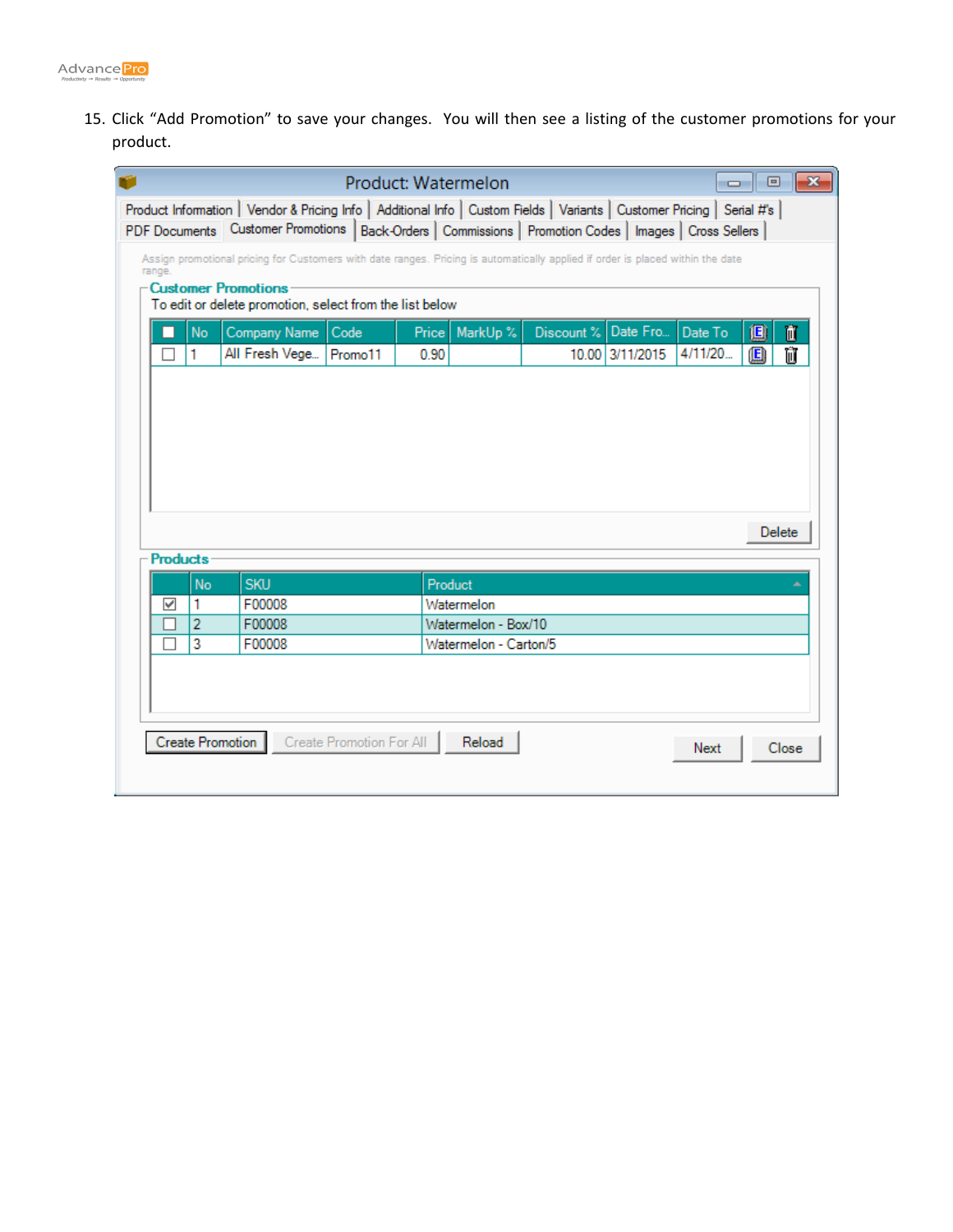

## Customer Pricing Exceptions to Orders

When placing a customer order, if the customer you selected has pricing exceptions assigned, those pricing exceptions will be automatically applied.

1. On the Order Details tab, click the magnifying glass ( $\circledast$ ) to display the "Product Selector."

| 1. Customer Details 2. Order Details 3. Process Order                |                                                                                                                                                                                                       | $\mathbf{x}$                                          |
|----------------------------------------------------------------------|-------------------------------------------------------------------------------------------------------------------------------------------------------------------------------------------------------|-------------------------------------------------------|
| <b>Customer Purchase Order</b>                                       | (New)                                                                                                                                                                                                 | Date 3/11/2015                                        |
| <b>All Fresh Vegetables</b>                                          |                                                                                                                                                                                                       | Ref# 27                                               |
|                                                                      |                                                                                                                                                                                                       | PO # 23                                               |
| <b>Customer Billing Address</b>                                      |                                                                                                                                                                                                       | <b>Customer Shipping Address</b>                      |
| All Fresh Vegetables<br>5th Vegetable Street                         |                                                                                                                                                                                                       | All Fresh Vegetables<br>444-1111115                   |
| $\frac{1}{\sqrt{2}}$<br>Vegetable City, VG, VVV115<br>Canada<br>Edit |                                                                                                                                                                                                       | Edit                                                  |
| <b>**********</b>                                                    | Sales Rep<br>Payment Terms Ship date<br><b>Expected date</b><br>Cancel Date<br>Carrier<br>Acc#<br>Carrier Acc #                                                                                       |                                                       |
|                                                                      | 4000 0000 4 N/A<br>$\mathbf{v}$ N/A<br>$3/12/2015$ $\bullet$ $\parallel$ 3/16/2015 $\bullet$ $\parallel$ 3/10/2016 $\bullet$ $\parallel$ N/A<br>$\vert \cdot \vert$<br>$\mathbf{v}$<br>$\overline{ }$ |                                                       |
| SKU#<br>∣▼∥<br>$\overline{\phantom{a}}$ Product                      | $Q_{40}$<br>$\bullet$<br>Add<br>Qty 1<br>Category - All -<br>ᆔ                                                                                                                                        | $\overline{\phantom{0}}$                              |
| SKU#<br>Product<br>  No                                              | Total \$<br>Orig. Price \$<br>Price \$<br>Qty                                                                                                                                                         | $\mathbf{0}$<br>$\bullet$<br>目<br><b>Stock</b><br>BOM |
|                                                                      |                                                                                                                                                                                                       |                                                       |
|                                                                      |                                                                                                                                                                                                       |                                                       |
|                                                                      |                                                                                                                                                                                                       |                                                       |
|                                                                      |                                                                                                                                                                                                       |                                                       |
|                                                                      |                                                                                                                                                                                                       |                                                       |
|                                                                      |                                                                                                                                                                                                       |                                                       |
|                                                                      |                                                                                                                                                                                                       |                                                       |
|                                                                      |                                                                                                                                                                                                       |                                                       |
|                                                                      |                                                                                                                                                                                                       |                                                       |
|                                                                      |                                                                                                                                                                                                       |                                                       |
|                                                                      |                                                                                                                                                                                                       |                                                       |
| Total Weight: 0 lbs                                                  | 0.00<br>0.00<br>%<br>Shipping \$                                                                                                                                                                      | 0.00<br>0.00 Sub Total \$<br>Adjustment \$            |
| Total Qty: 0                                                         | Tax % N/A<br>$\vert \mathbf{v} \vert$                                                                                                                                                                 | 0.00<br>0.00<br><b>TOTAL \$</b><br>TaxS               |
| Enter Discount                                                       |                                                                                                                                                                                                       | 0.00<br><b>BALANCES</b>                               |
| للط<br>自<br>$\left  \mathbf{Q} \right $<br>ø<br>ê<br>凾<br>0.00<br>ta | Save                                                                                                                                                                                                  | <b>I</b> PLACE ORDER<br><b>Cancel Order</b><br>Close  |
| □ Print Queue □ Invoice Only□ Print Item Notes                       |                                                                                                                                                                                                       |                                                       |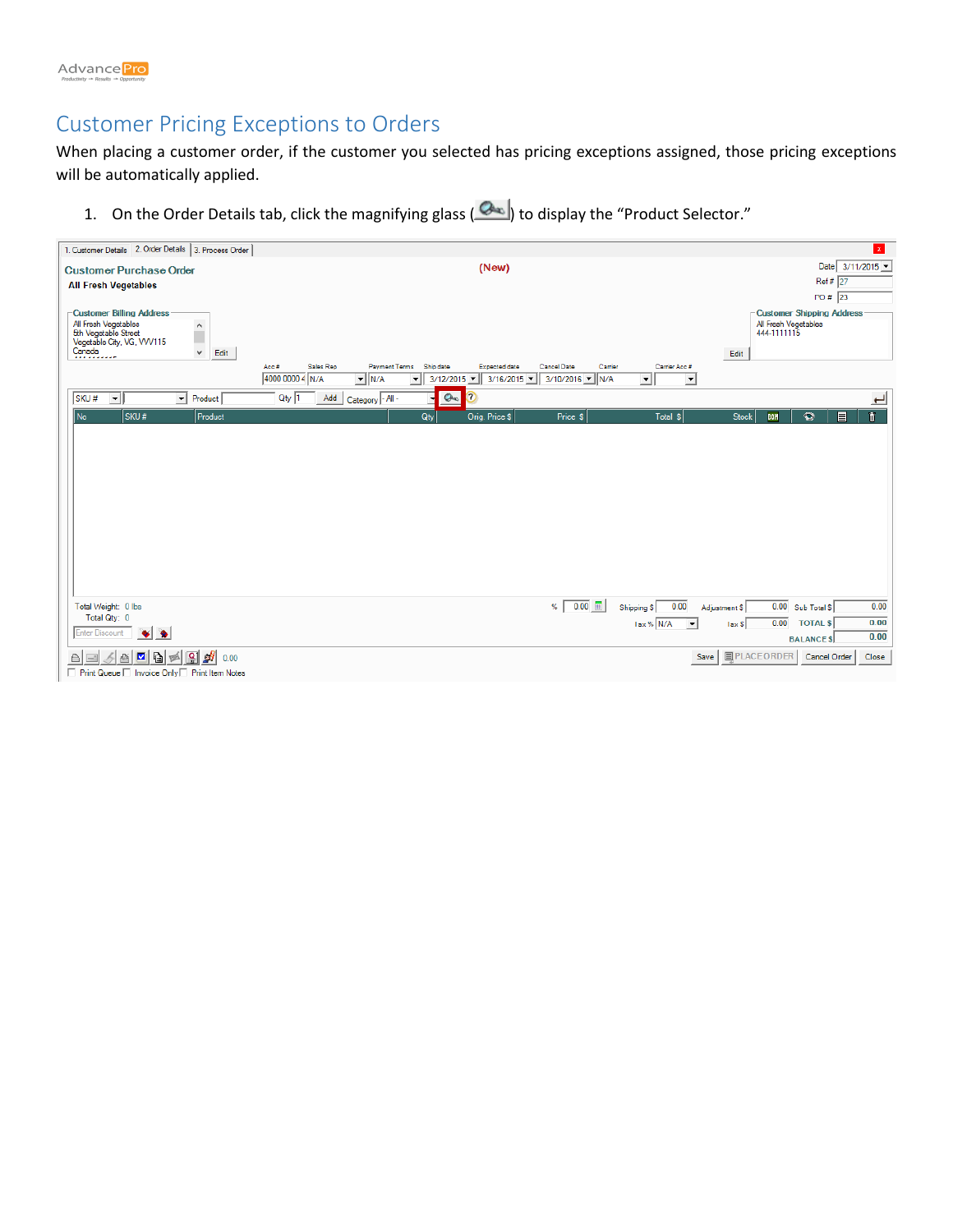

2. If you assigned a customer specific SKU number in the pricing exception then that SKU number will appear in the "Product Selector."

| $\mathbf{x}$<br><b>Product Selector</b><br>▣<br>$\Box$                |                                                             |                       |      |                   |   |              |                               |  |  |
|-----------------------------------------------------------------------|-------------------------------------------------------------|-----------------------|------|-------------------|---|--------------|-------------------------------|--|--|
|                                                                       | All Products<br>Check the product/s that you wish to select |                       |      |                   |   |              |                               |  |  |
| Click to add Products to your order.                                  |                                                             |                       |      |                   |   |              |                               |  |  |
| If Product has UOM or Variants, the UOM/Variations will be displayed. |                                                             |                       |      |                   |   |              |                               |  |  |
| No<br>M                                                               | SKU#                                                        | <b>Product Name</b>   | Unit | \$ Price <b>+</b> |   | <b>Stock</b> | $\blacktriangle$<br>Order Qty |  |  |
| ✓                                                                     | F00001                                                      | <b>Apple</b>          |      | 2.00000           | Θ | 1000         | 10                            |  |  |
| 2                                                                     | P00002                                                      | Bacon                 |      | 1.00000           | ο | 999          | 0                             |  |  |
| 3                                                                     | B4N4N4                                                      | Banana                |      | 0.90000           | 0 | 999          | 0                             |  |  |
| 4                                                                     | <b>SKB004</b>                                               | <b>Bearings</b>       |      | 1.00000           | ο | 990          | 0                             |  |  |
| 5                                                                     | B00005                                                      | <b>Beef Back Ribs</b> |      | 1.00000           | 0 | 999          | 0                             |  |  |
| 6                                                                     | <b>B00006</b>                                               | <b>Beef Cubes</b>     |      | 1.00000           |   | 999          | 0                             |  |  |
| 7                                                                     | V00006                                                      | <b>Bell Pepper</b>    |      | 1.00000           | Θ | 1000         | 0                             |  |  |
| 8                                                                     | <b>SNB002</b>                                               | Bindings              |      | 1.00000           | ο | 1000         | 0                             |  |  |
| 9                                                                     | <b>SNB003</b>                                               | <b>Boots</b>          |      | 1.00000           | Θ | 990          | 0                             |  |  |
| 10                                                                    | <b>B00008</b>                                               | <b>Brisket</b>        |      | 1.00000           | ο | 1001         | 0                             |  |  |
| 11                                                                    | V00002                                                      | Cabbage               |      | 1.00000           | Θ | 1000         | 0                             |  |  |
| 12                                                                    | V00007                                                      | Carrots               |      | 1.00000           | ο | 981          | 0                             |  |  |
| 13                                                                    | C00002                                                      | Chicken Breast        |      | 1.00000           | Θ | 1000         | 0                             |  |  |
| 14                                                                    | C00009                                                      | <b>Chicken Feet</b>   |      | 1.00000           | ο | 1000         | 0                             |  |  |
| 15                                                                    | C00008                                                      | Chicken Gizzard       |      | 1.00000           | 0 | 1004         | 0                             |  |  |
| 16                                                                    | C00007                                                      | Chicken Heart         |      | 1.00000           |   | 1000         | 0                             |  |  |
| 17                                                                    | C00006                                                      | <b>Chicken Liver</b>  |      | 1.00000           | Θ | 1004         | 0                             |  |  |
| 18                                                                    | C00004                                                      | <b>Chicken Neck</b>   |      | 1.00000           | ۰ | 1000         | 0                             |  |  |
| 19                                                                    | C00010                                                      | Chicken Tail          |      | 1.00000           | 0 | 1004         | 0                             |  |  |
| 20                                                                    | C00003                                                      | Chicken Wings         |      | 1.00000           |   | 1000         | 0                             |  |  |
| 21                                                                    | V00010                                                      | Cucumber              |      | 1.00000           | 0 | 1000         | 0                             |  |  |
| 22                                                                    | C00001                                                      | <b>Drum Stick</b>     |      | 1.00000           | ο | 1000         | 0                             |  |  |
| 23                                                                    | V00005                                                      | Garlic                |      | 1.00000           |   | 1000         | $\overline{0}$                |  |  |
|                                                                       | View stock in multiple warehouses                           |                       |      |                   |   |              |                               |  |  |
|                                                                       | 田 Advanced UOM X Service                                    |                       |      |                   |   |              |                               |  |  |
| ón Has Variants M≶ltem Kit<br>Close<br>Add                            |                                                             |                       |      |                   |   |              |                               |  |  |
|                                                                       | « Drop Ship Item<br>Assembly Item                           |                       |      |                   |   |              |                               |  |  |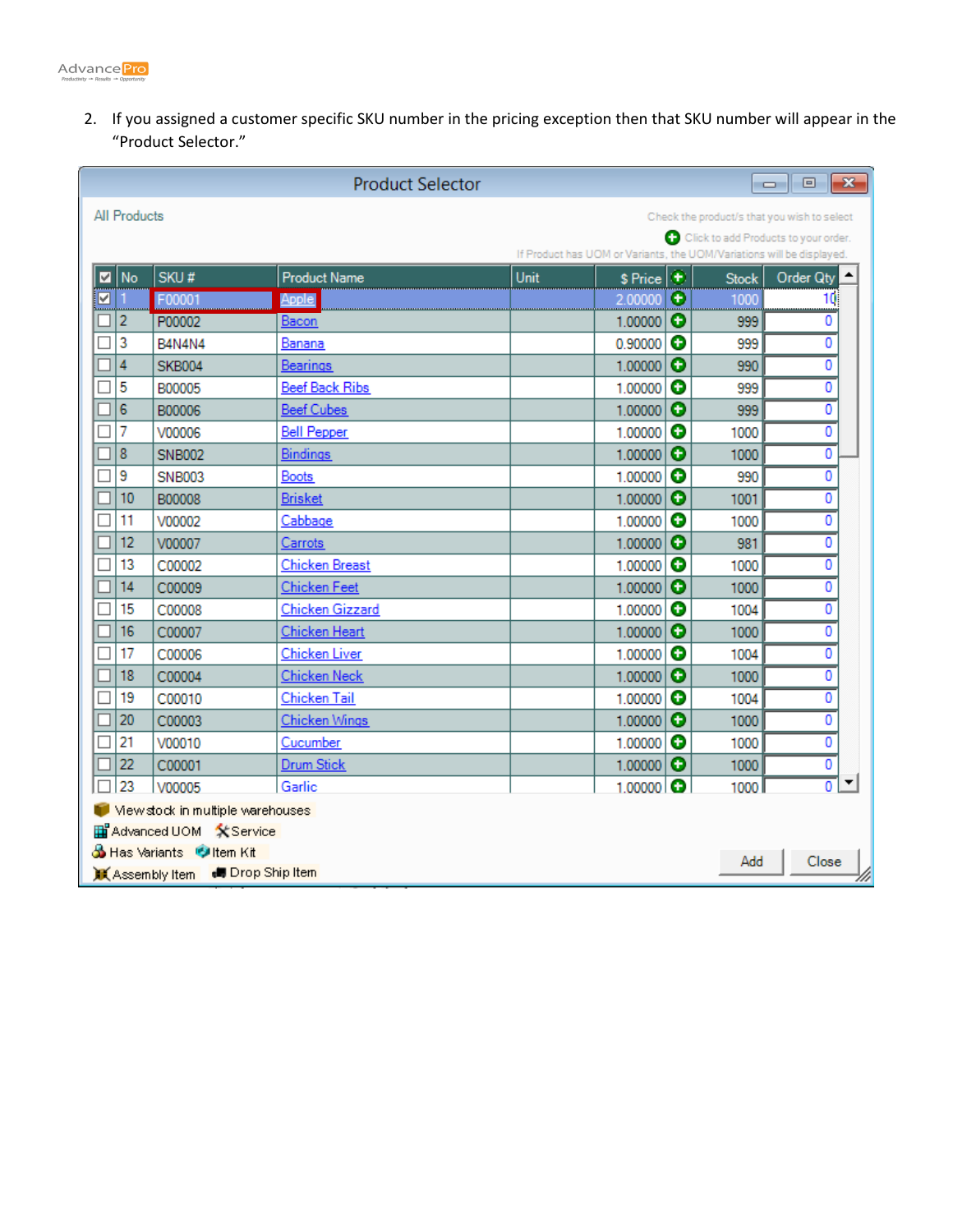

3. You can view the original selling price by clicking on the linked product name.

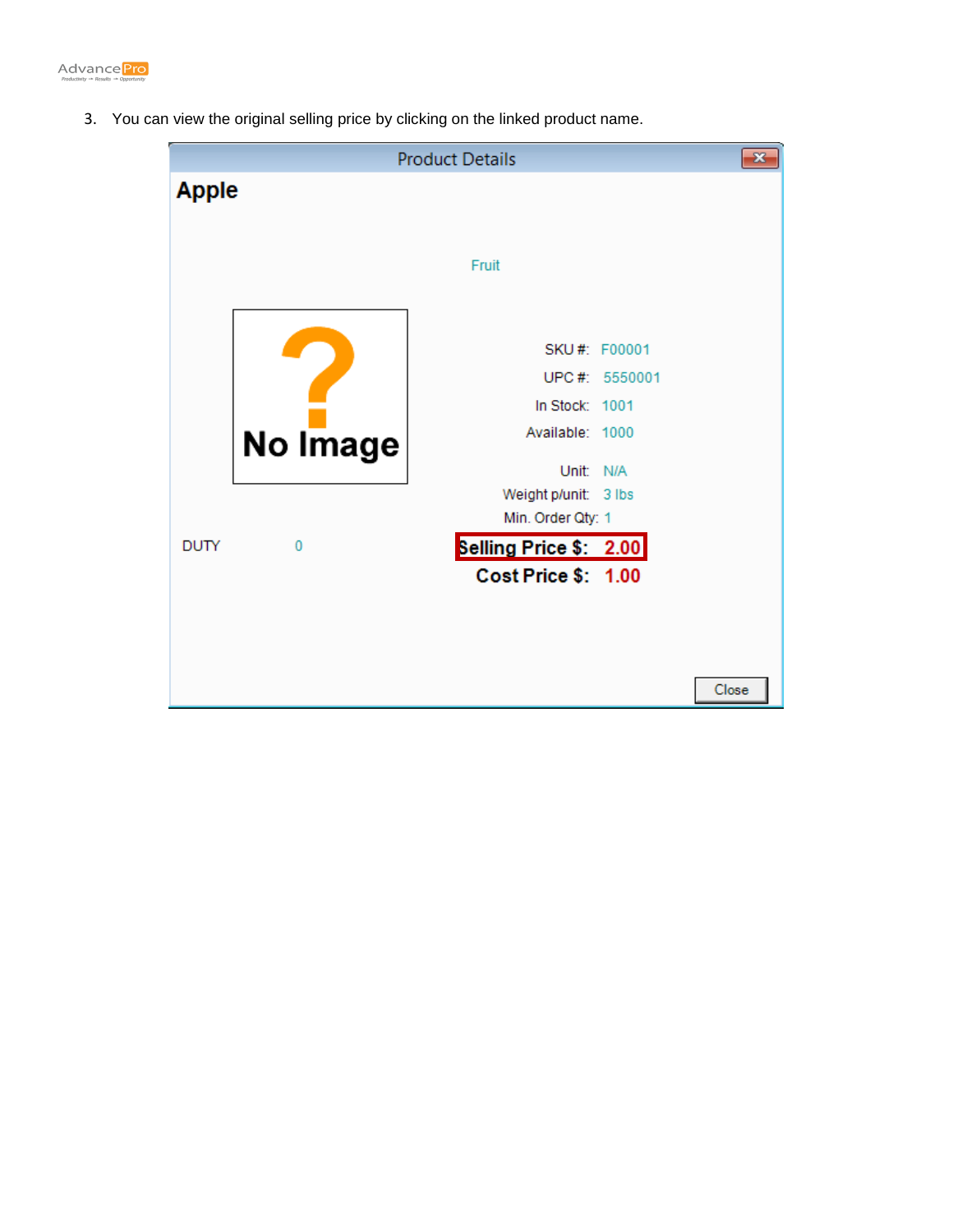

4. When you add that product to the customer's order, it will automatically use the special pricing. The original price also shows up in the "Original Price" column.

| 1. Customer Details 2. Order Details 3. Process Order          |                                                                                                                                                                   | $\mathbf{x}$                                         |
|----------------------------------------------------------------|-------------------------------------------------------------------------------------------------------------------------------------------------------------------|------------------------------------------------------|
|                                                                |                                                                                                                                                                   |                                                      |
| <b>Customer Purchase Order</b>                                 | (New)                                                                                                                                                             | Date 3/11/2015                                       |
| <b>All Fresh Vegetables</b>                                    |                                                                                                                                                                   | Ref # 29                                             |
|                                                                |                                                                                                                                                                   | PO # 23                                              |
| <b>Customer Billing Address</b>                                |                                                                                                                                                                   | <b>Customer Shipping Address</b>                     |
| All Fresh Vegetables<br>5th Vegetable Street                   |                                                                                                                                                                   | All Fresh Vegetables<br>444-1111115                  |
| $\frac{1}{\sqrt{2}}$<br>Vegetable City, VG, VVV115             |                                                                                                                                                                   |                                                      |
| Canada<br>Edit<br><b>**********</b>                            |                                                                                                                                                                   | Edit                                                 |
|                                                                | Sales Rep<br>Payment Terms Ship date<br><b>Expected date</b><br>Cancel Date<br>Carrier Acc #<br>Acc#<br>Carrier                                                   |                                                      |
|                                                                | 4000 0000 4 N/A<br>$3/12/2015$ $\bullet$ $\parallel$ 3/16/2015 $\bullet$ 3/10/2016 $\bullet$ N/A<br>ᆒ<br>$\mathbf{v}$ N/A<br>$\mathbf{v}$<br>$\blacktriangledown$ |                                                      |
| SKU#<br>$\vert \cdot \vert$<br>$\blacktriangleright$ Product   | $\boxed{\blacksquare \lhd \blacksquare}$<br>$Qty$ 1<br>Add<br>Category - All -                                                                                    | $\overline{\phantom{0}}$                             |
| Product<br>  No<br>SKU#                                        | Orig. Price \$<br>Price \$<br>Total \$<br>Qty                                                                                                                     | Ô.<br>$\bullet$<br><b>Stock</b><br>目<br>BOM          |
| F00001<br>Apple<br>1                                           | 2.00000<br>10<br>1.80000<br>18.00                                                                                                                                 | 圓<br>Û<br>$\bullet$<br>1000                          |
|                                                                |                                                                                                                                                                   |                                                      |
|                                                                |                                                                                                                                                                   |                                                      |
|                                                                |                                                                                                                                                                   |                                                      |
|                                                                |                                                                                                                                                                   |                                                      |
|                                                                |                                                                                                                                                                   |                                                      |
|                                                                |                                                                                                                                                                   |                                                      |
|                                                                |                                                                                                                                                                   |                                                      |
|                                                                |                                                                                                                                                                   |                                                      |
|                                                                |                                                                                                                                                                   |                                                      |
|                                                                |                                                                                                                                                                   |                                                      |
|                                                                |                                                                                                                                                                   |                                                      |
|                                                                |                                                                                                                                                                   |                                                      |
| Total Weight: 30 lbs                                           | 0.00<br>0.00<br>%<br>Shipping \$                                                                                                                                  | 18.00<br>0.00 Sub Total \$<br>Adjustment \$          |
| Total Qty: 10                                                  | Tax $\%$ N/A<br>$\vert \mathbf{v} \vert$                                                                                                                          | 0.00<br>18.00<br><b>TOTAL \$</b><br>$Tax$ \$         |
| Enter Discount                                                 |                                                                                                                                                                   | 18.00<br><b>BALANCES</b>                             |
| ΔÎ<br>$\frac{\mathbf{Q}}{\mathbf{H}}$<br>đ<br>M<br>0.00<br>tB. | Save                                                                                                                                                              | <b>I</b> PLACE ORDER<br>Close<br><b>Cancel Order</b> |
| □ Print Queue □ Invoice Only□ Print Item Notes                 |                                                                                                                                                                   |                                                      |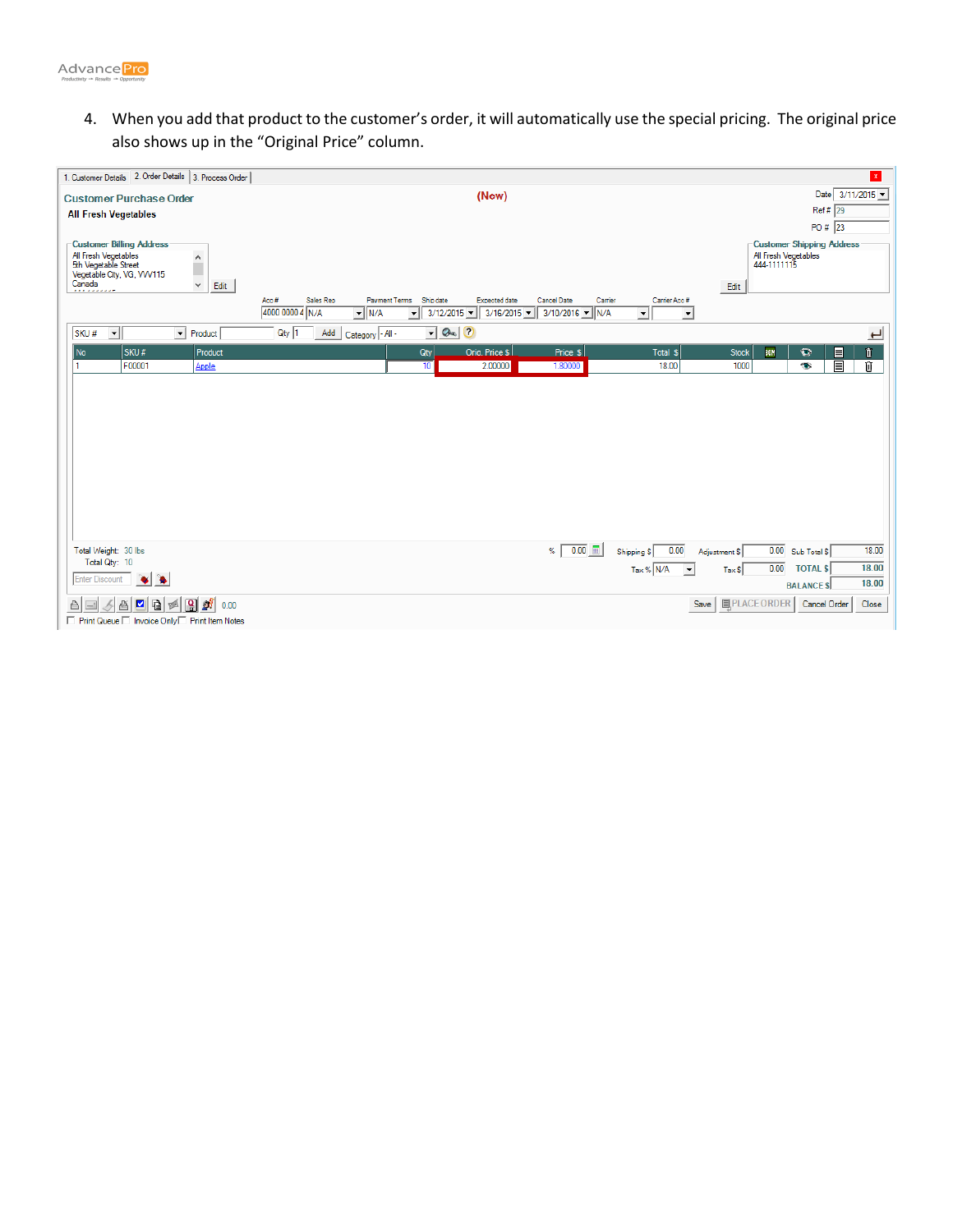#### Volume Discounts

AdvancePro allows you to create pricing discounts based on volume purchases. Volume discounts will override base selling price, customer special pricing and customer promotions and/or pricing exceptions.

NOTE: Volume discounts do not apply to products with variations.

- 1. Volume discounts on products can be input when creating a new product or can be edited on an already existing product.
	- a. To create the volume discount for a new product, click on "Products" then "Add Product".
	- b. To create the volume discount for an existing product, go to "Products" then "Edit" and click on the  $\Box$ button next to the product you wish to edit.
- 2. Go to the "Vendor & Pricing Info" tab. Click the "Customer" button under "Volume Discounts." (You can create volume discounts for vendor orders as well).

| Product: Cabbage                                                                                                                                                                                                                      | $\mathbf{x}$<br>$\Box$<br>$\Box$            |
|---------------------------------------------------------------------------------------------------------------------------------------------------------------------------------------------------------------------------------------|---------------------------------------------|
| PDF Documents   Customer Promotions   Back-Orders   Commissions   Promotion Codes   Images   Cross Sellers<br>Product Information Vendor & Pricing Info<br>Additional Info   Custom Fields   Variants   Customer Pricing   Serial #'s |                                             |
| -Vendor Product Info                                                                                                                                                                                                                  |                                             |
| Select Vendor<br>World of Vegetable Association<br>Assign Vendors                                                                                                                                                                     | □ Primary Vendor                            |
| <b>▽</b> Same As Internal<br>Product Name Cabbage                                                                                                                                                                                     |                                             |
| Vendor SKU #   V00002<br><b>⊡</b> Same As Internal                                                                                                                                                                                    |                                             |
| Min Reorder level from Vendor   0<br>Unit breakdown  1                                                                                                                                                                                |                                             |
|                                                                                                                                                                                                                                       | i.e. Vendor ships 1 box made up of 24 units |
|                                                                                                                                                                                                                                       |                                             |
| <b>Pricing Info</b><br>Enter Cost Price and Mark Up % to Calculate Price. Or enter Cost Price and Selling Price to Calculate Mark Up.                                                                                                 |                                             |
| Cost Price \$<br>1.00<br>per/                                                                                                                                                                                                         |                                             |
| Unit Breakdown Cost Price<br>100<br>Landed Cost \$ 0.00                                                                                                                                                                               |                                             |
| Mark Up %<br>0.00                                                                                                                                                                                                                     |                                             |
| Selling Price \$<br>11.00                                                                                                                                                                                                             |                                             |
| selling price is per unit breakdown                                                                                                                                                                                                   |                                             |
| Suggested Retail Price \$<br>1.00<br>Rounds selling price to the nearest 9. i.e.:<br>1.01 $\gg$ .99; 1.15 $\gg$ 1.19 (to 2 decimal points)                                                                                            |                                             |
| <b>Round Price</b>                                                                                                                                                                                                                    |                                             |
| <b>Advanced Units of Measure (UOM)</b>                                                                                                                                                                                                | <b>Volume Discounts</b>                     |
| Specify UOM and their Unit<br>Breakdowns that you BUY from your<br>Specify UOM<br>Vendors and SELL to your Customers.                                                                                                                 | Vendor<br>Customer                          |
| Save & Close                                                                                                                                                                                                                          | Save & Next<br>Close                        |
|                                                                                                                                                                                                                                       |                                             |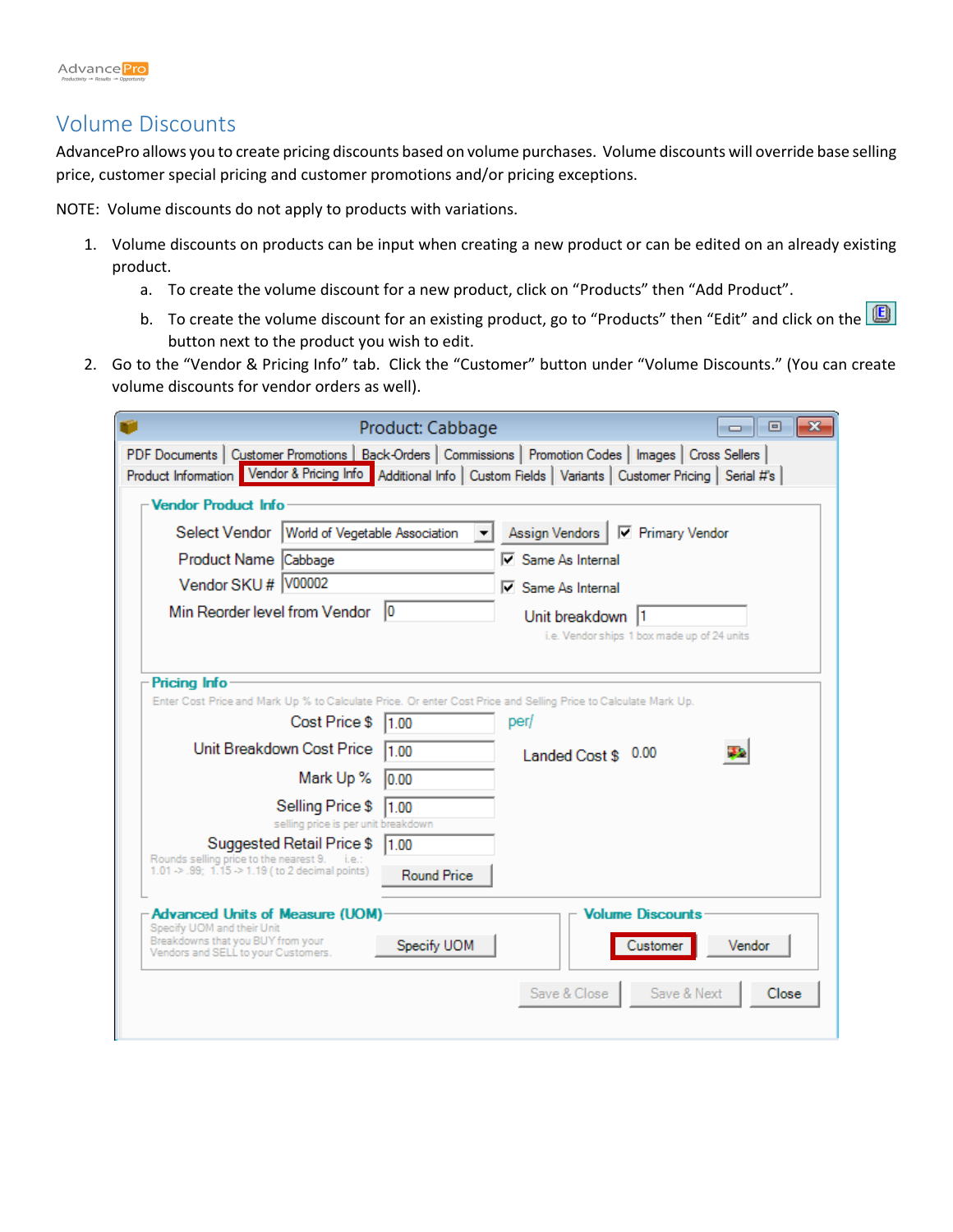3. The "Assign Volume Discounts" form will open. Enter the threshold quantity at which the price break comes into effect. Then enter the discount percentage and click "Add" or enter the selling price, click "Calculate" and then click "Add."

|              |                                                                       |                    | Assign Volume Discounts | - - 0<br>$\mathbf{x}$                        |  |  |  |  |  |
|--------------|-----------------------------------------------------------------------|--------------------|-------------------------|----------------------------------------------|--|--|--|--|--|
|              | Assign Volume Discounts to this Product                               |                    |                         |                                              |  |  |  |  |  |
| Product Info |                                                                       | <b>SKU# V00002</b> |                         |                                              |  |  |  |  |  |
|              | Product Name Cabbage                                                  |                    |                         |                                              |  |  |  |  |  |
|              | Selling Price \$1                                                     |                    |                         |                                              |  |  |  |  |  |
|              | <b>Create Volume Discount</b><br>> Move mouse over for instructions   |                    |                         |                                              |  |  |  |  |  |
|              | Threshold Qty   100                                                   |                    | 20.00<br>Discount %     | \$ 0.80<br>Calculate<br><b>Selling Price</b> |  |  |  |  |  |
| Add New      |                                                                       |                    |                         | Delete<br>Add                                |  |  |  |  |  |
|              | <b>Volume Discounts</b><br>Select a volume discount to edit or delete |                    |                         |                                              |  |  |  |  |  |
| No.          | From Qty                                                              | To Qty             | Discount %              | <b>New Price</b>                             |  |  |  |  |  |
| ∃1           | 10000                                                                 | Infinite           | 50                      | 0.50                                         |  |  |  |  |  |
|              |                                                                       |                    |                         |                                              |  |  |  |  |  |
|              |                                                                       |                    |                         |                                              |  |  |  |  |  |
|              |                                                                       |                    |                         | <b>Done</b>                                  |  |  |  |  |  |

- 4. You can repeat steps above for as many volume discounts as you like. When you are finished, click "Done."
- 5. To edit or delete any volume discounts, as with most other forms in AdvancePro, select the discount using the checkbox and make your edits. Click "Update" or "Delete" when done.
- 6. Click "Save & Close."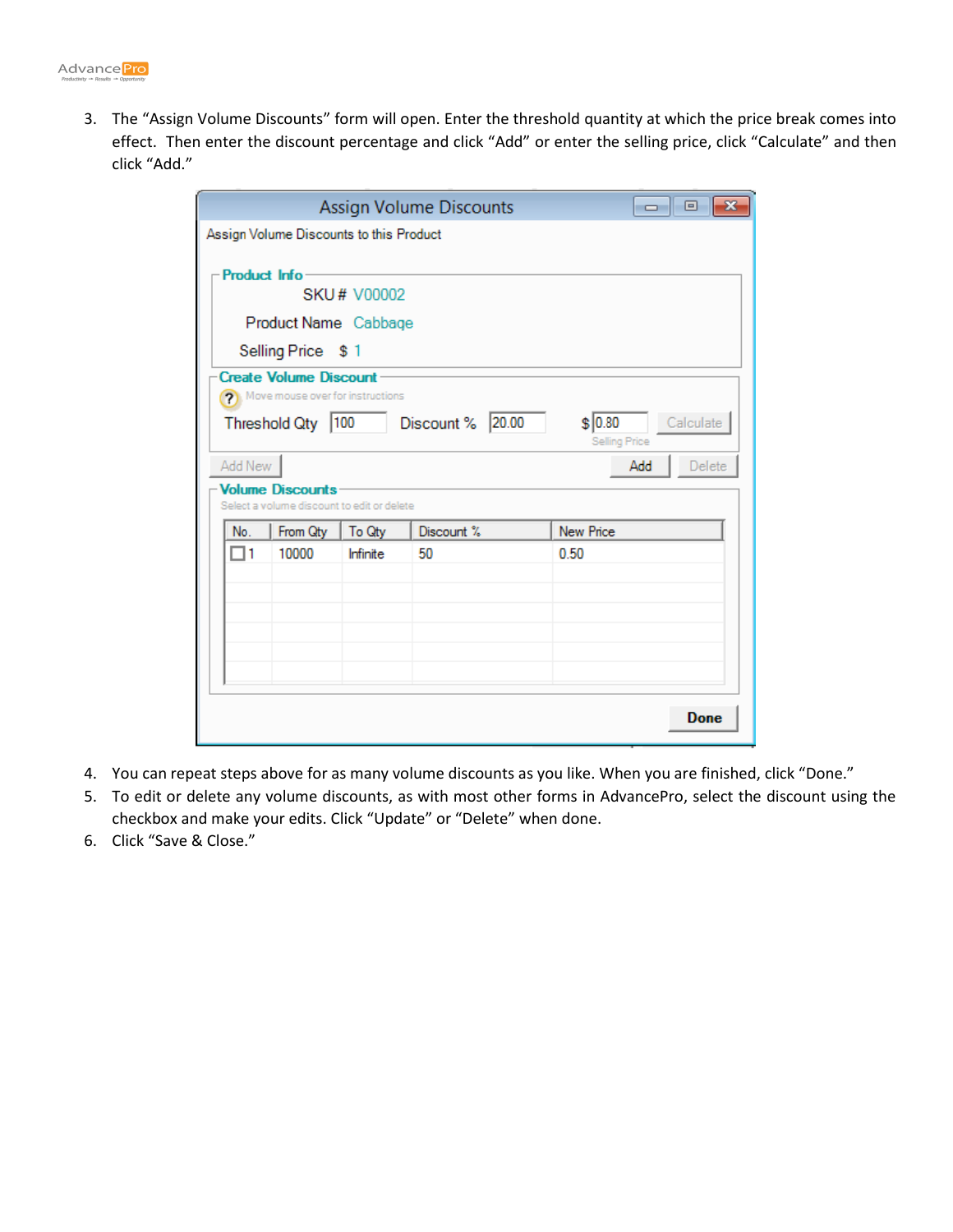7. When placing a customer order, if you add a product that has volume discounts you will be notified with a red dot. By clicking on the dot, you can view all the available price breaks. You can click the checkbox next to the appropriate price break to add that minimum quantity to your order.

| Ø                                                                                                                       |                                                                                          |                                                               |                        |                                                     |                              |                              |                    |                                         | AdvancePro 10.00.0.1000* - admin                                                                                           |                                                           |             |              |                          |                                           |                        |                                                                   | $\Box$                                             | $\Box$ $\Box$                       |
|-------------------------------------------------------------------------------------------------------------------------|------------------------------------------------------------------------------------------|---------------------------------------------------------------|------------------------|-----------------------------------------------------|------------------------------|------------------------------|--------------------|-----------------------------------------|----------------------------------------------------------------------------------------------------------------------------|-----------------------------------------------------------|-------------|--------------|--------------------------|-------------------------------------------|------------------------|-------------------------------------------------------------------|----------------------------------------------------|-------------------------------------|
| Advance Pro                                                                                                             | Admin                                                                                    | Customers                                                     | Vendors                |                                                     | Products Warehouse Sales Rep |                              | <b>Returns</b>     |                                         | Reports QuickBooks                                                                                                         | Web.                                                      | MFG.        | <b>MCR</b>   |                          |                                           |                        |                                                                   |                                                    |                                     |
| <b>Customers</b>                                                                                                        |                                                                                          | 1. Customer Details 2. Order Details 3. Process Order         |                        |                                                     |                              |                              |                    |                                         |                                                                                                                            |                                                           |             |              |                          |                                           |                        |                                                                   |                                                    | $\mathbf{x}$                        |
| Place New Order<br>POS<br>All Customer Orders                                                                           |                                                                                          | <b>Customer Purchase Order</b><br><b>All Fresh Vegetables</b> |                        |                                                     |                              |                              |                    |                                         |                                                                                                                            | (New)                                                     |             |              |                          |                                           |                        |                                                                   | Ref # 30                                           | Date $3/11/2015$ $\sim$             |
| View All Customers<br>Add New Customer<br><b>Vendors</b><br>Place New Order                                             | All Fresh Vegetables<br>5th Vegetable Street<br>Canada<br><b><i><u>AAAAAAAA</u>n</i></b> | -Customer Billing Address<br>Vegetable City, VG, VVV115       |                        | $\hat{\phantom{a}}$<br>$\checkmark$<br>Edit         |                              |                              |                    |                                         |                                                                                                                            |                                                           |             |              |                          |                                           | Edit                   | -Customer Shipping Address<br>All Fresh Vegetables<br>444-1111115 | PO # 23                                            |                                     |
| All Vendor Orders<br>View All Vendors                                                                                   |                                                                                          |                                                               |                        |                                                     | Acc #                        | Sales Rep<br>4000 0000 4 N/A | $\mathbf{V}$ N/A   | Payment Terms Ship date<br>$\mathbf{v}$ | $3/12/2015$ $\triangleright$ $\parallel$ 3/16/2015 $\triangleright$ $\parallel$ 3/10/2016 $\triangleright$ $\parallel$ N/A | <b>Expected date</b>                                      | Cancel Date | Carrier      | $\mathbf{r}$             | Carrier Acc #<br>$\overline{\phantom{a}}$ |                        |                                                                   |                                                    |                                     |
| Products<br>Add New Product<br>Manage Inventory<br>View All Products<br><b>Quick Search</b><br>$\overline{\phantom{a}}$ | SKU#<br>No                                                                               | $\vert$<br>SKU#<br>V00002                                     |                        | $\blacktriangleright$ Product<br>Product<br>Cabbage | $Qty$ 1                      | Add                          | Category   - All - | Qty                                     | $\overline{\phantom{a}}$ 2<br>10<br>No.<br>From<br>$\Box$ 1<br>100                                                         | Orig. Price \$<br>  To   Price<br>9 0.80<br>2 100 In 0.50 | Price \$    | <b>DOOOO</b> |                          | Total \$<br>10.00                         | <b>Stock</b><br>1000   | $\bullet$<br>BOM<br>$\bullet$                                     | E<br>目                                             | $\overline{\phantom{0}}$<br>Ô.<br>Ĥ |
| Open Windows<br>$\equiv$<br><b>Place Customer Order</b><br>Edit Product/Item Kit                                        |                                                                                          |                                                               |                        |                                                     |                              |                              |                    |                                         |                                                                                                                            |                                                           | Close       |              |                          |                                           |                        |                                                                   |                                                    |                                     |
|                                                                                                                         | <b>Enter Discount</b>                                                                    | Total Weight: 20 lbs<br>Total Qty: 10<br>$\bullet$            |                        |                                                     |                              |                              |                    |                                         |                                                                                                                            |                                                           | %           | 0.00         | Shipping \$<br>Tax % N/A | 0.00<br>$\overline{\phantom{a}}$          | Adjustment \$<br>Tax S | 0.00<br>0.00                                                      | Sub Total \$<br><b>TOTAL \$</b><br><b>BALANCES</b> | 10.00<br>10.00<br>10.00             |
| <b>R</b> Logout                                                                                                         | ₿                                                                                        | M<br>凾<br>□ Print Queue □ Invoice Only □ Print Item Notes     | 商<br>$\mathbf{Q}$<br>四 | للو<br>0.00                                         |                              |                              |                    |                                         |                                                                                                                            |                                                           |             |              |                          | Save                                      | <b>IDPLACE ORDER</b>   |                                                                   | Cancel Order                                       | Close                               |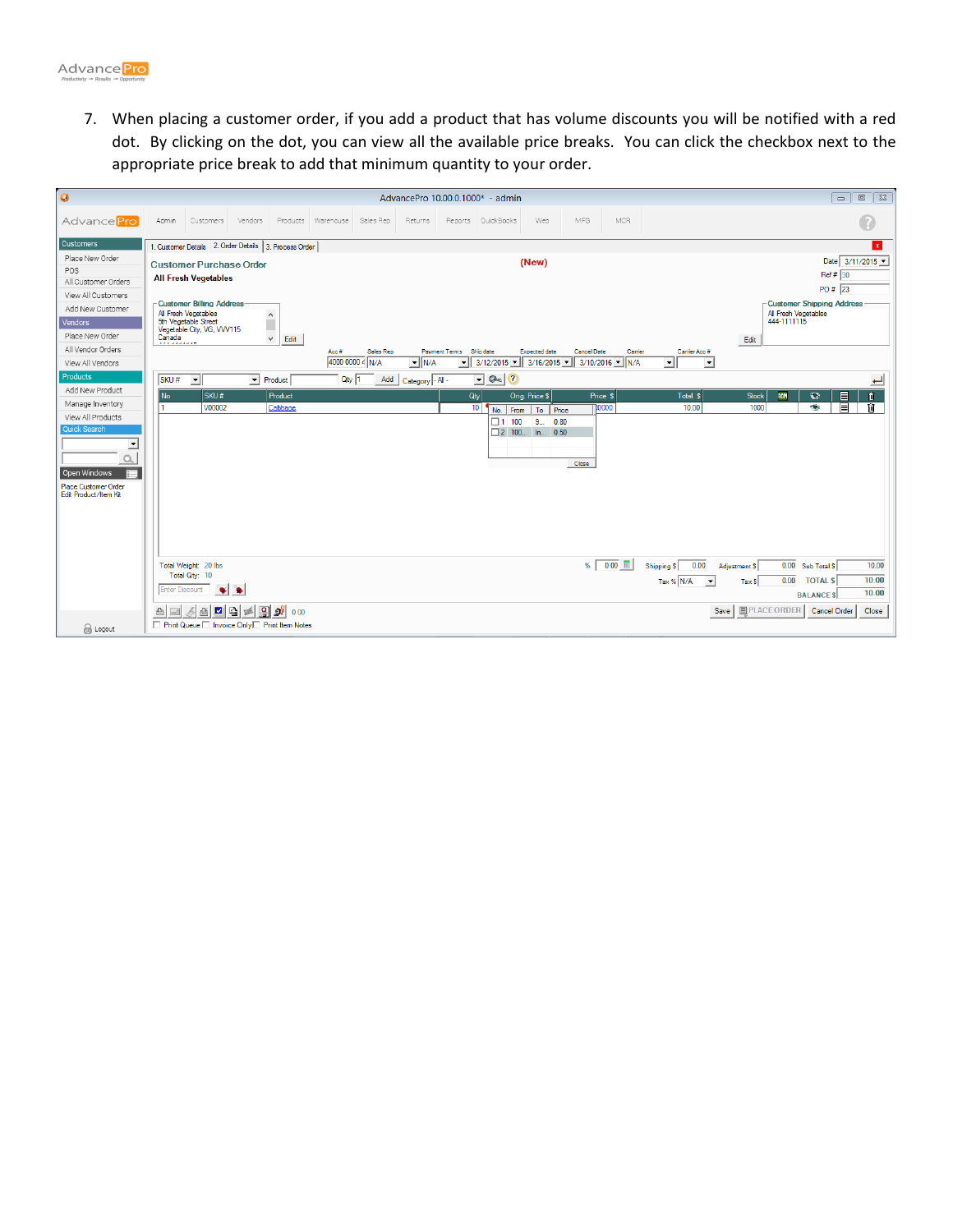

## Global Pricing

Global pricing changes allow you to mass update the customer pricing exceptions and product pricing. In order to set global pricing changes you need to first create Product Categories and Customer Groups.

1. Select "Products" from the switchboard at the top of the screen, then click on "Global Pricing."

| $\bullet$                                                                                                                                               |       |           |         |                              |                                                     |                     |  | AdvancePro 10.00.0.1000* - admin                      |                 |     |            |                                                         |  |  |  |
|---------------------------------------------------------------------------------------------------------------------------------------------------------|-------|-----------|---------|------------------------------|-----------------------------------------------------|---------------------|--|-------------------------------------------------------|-----------------|-----|------------|---------------------------------------------------------|--|--|--|
| AdvancePro                                                                                                                                              | Admin | Customers | Vendors | Products Warehouse Sales Rep |                                                     | Returns             |  | Reports QuickBooks                                    | Web             | MFG | <b>MCR</b> |                                                         |  |  |  |
| Customers<br>Place New Order<br>POS<br>All Customer Orders<br>View All Customers<br>Add New Customer<br>Vendors<br>Place New Order<br>All Vendor Orders |       |           |         |                              |                                                     |                     |  |                                                       | <b>Products</b> |     |            |                                                         |  |  |  |
| View All Vendors<br>Products                                                                                                                            |       |           |         |                              |                                                     | <b>Product Info</b> |  | <b>Inventory Info</b>                                 |                 |     |            | Other                                                   |  |  |  |
| Add New Product<br>Manage Inventory<br>View All Products                                                                                                |       |           |         |                              |                                                     | Add Product         |  | Manage Inventory                                      |                 |     |            | Manage Categories<br>Global Pricing                     |  |  |  |
| <b>Quick Search</b>                                                                                                                                     |       |           |         |                              |                                                     | Edit Product        |  | New Cycle Count                                       |                 |     |            | Variant Manager                                         |  |  |  |
| $\blacktriangledown$                                                                                                                                    |       |           |         |                              |                                                     |                     |  |                                                       |                 |     |            | New Raw Material                                        |  |  |  |
| Open Windows<br>巨<br>Edit Product/Item Kit                                                                                                              |       |           |         |                              |                                                     | View All Products   |  | View All Cycle Counts                                 |                 |     |            | View All Raw Materials<br><b>Build Finished Product</b> |  |  |  |
|                                                                                                                                                         |       |           |         |                              | View All Promotions<br>Product Re-order<br>Item Kit |                     |  |                                                       |                 |     |            |                                                         |  |  |  |
|                                                                                                                                                         |       |           |         |                              |                                                     |                     |  | Alert Report                                          |                 |     |            |                                                         |  |  |  |
|                                                                                                                                                         |       |           |         |                              |                                                     |                     |  |                                                       |                 |     |            |                                                         |  |  |  |
| a Logout                                                                                                                                                |       |           |         |                              |                                                     |                     |  | @ 2015, AdvancePro Technologies. All rights reserved. |                 |     |            |                                                         |  |  |  |

2. The "Global Pricing and Promotions" form will open.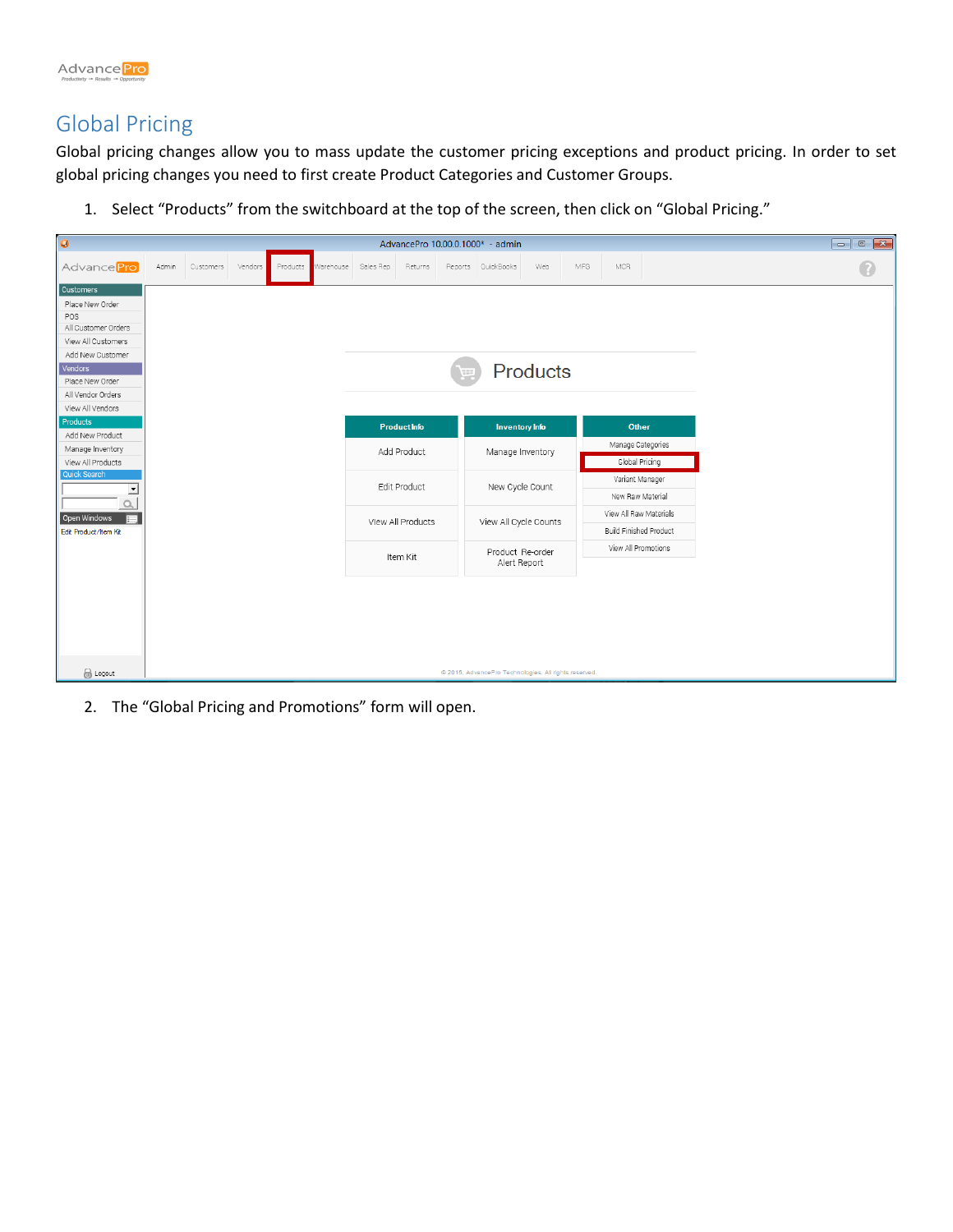

#### Product Pricing

Make sure the "Product Pricing" tab is selected. You can now make changes to the first tier pricing (base prices) of products in selected categories.

- 1. Select the category or categories for which you would like to change the base prices.
- 2. You can change prices globally by a percentage or an amount. Enter a dollar amount or markup percentage by which to change your pricing. Enter a negative sell price or percentage to reduce the prices. Click "Process" for your changes to take effect.

NOTE: Markup percentage will change the mark up on the product's cost. Selling price amounts will apply to the product's selling price

- 3. You can setup margin based pricing by setting your desired margin. The value must be less than 100. The product prices will be changed to reflect this margin. Click "Process" for your changes to take effect.
- 4. You can also setup global promotions (For use with AdvancePro Web Services). In the "Promotion Code Info" box, select the dates of the promotion. Then enter the discount percentage and whether it's stackable (can be applied with other discounts). Enter the promotion code and click "Add/Update Promotion Code." Once the pricing has been processed a confirmation window will open detailing the number of products that have been updated.

| <b>Global Pricing and Promotions</b><br>- 0<br>x                                                                                                                                                                                                                |
|-----------------------------------------------------------------------------------------------------------------------------------------------------------------------------------------------------------------------------------------------------------------|
| <b>Product Pricing</b><br>Global Pricing Options and Promotions                                                                                                                                                                                                 |
| Make global Pricing changes to Product Categories.<br><b>Product Categories</b>                                                                                                                                                                                 |
| $\nabla$ Beef<br><b>□</b> Chicken<br>∏ Fruit<br><b>⊡</b> Pork<br>Sports<br>Vegetable                                                                                                                                                                            |
| <b>Product Pricing Info</b><br>You can increase or decrease Selling Price of Products                                                                                                                                                                           |
| Selling Price \$<br>Mark Up % 10<br>Process                                                                                                                                                                                                                     |
| <b>Margin Based Pricing</b><br>Use margin to re-calculate Selling Price. Margin value must be in the range of -(Infinity) <margin<100<br>Round to the nearest 9 (i.e.: 1.04 -&gt; .99;<br/>Margin %<br/>Process<br/><math>1.05 \div 1.09</math></margin<100<br> |
| <b>Promotion Code Info</b>                                                                                                                                                                                                                                      |
| From: $3/11/2015 - $ To: $4/11/2015 -$<br>$\overline{\vee}$ Is Stackable                                                                                                                                                                                        |
| Add/Update Promotion Code<br>% Code:<br>Discount:                                                                                                                                                                                                               |
| Next<br>Close                                                                                                                                                                                                                                                   |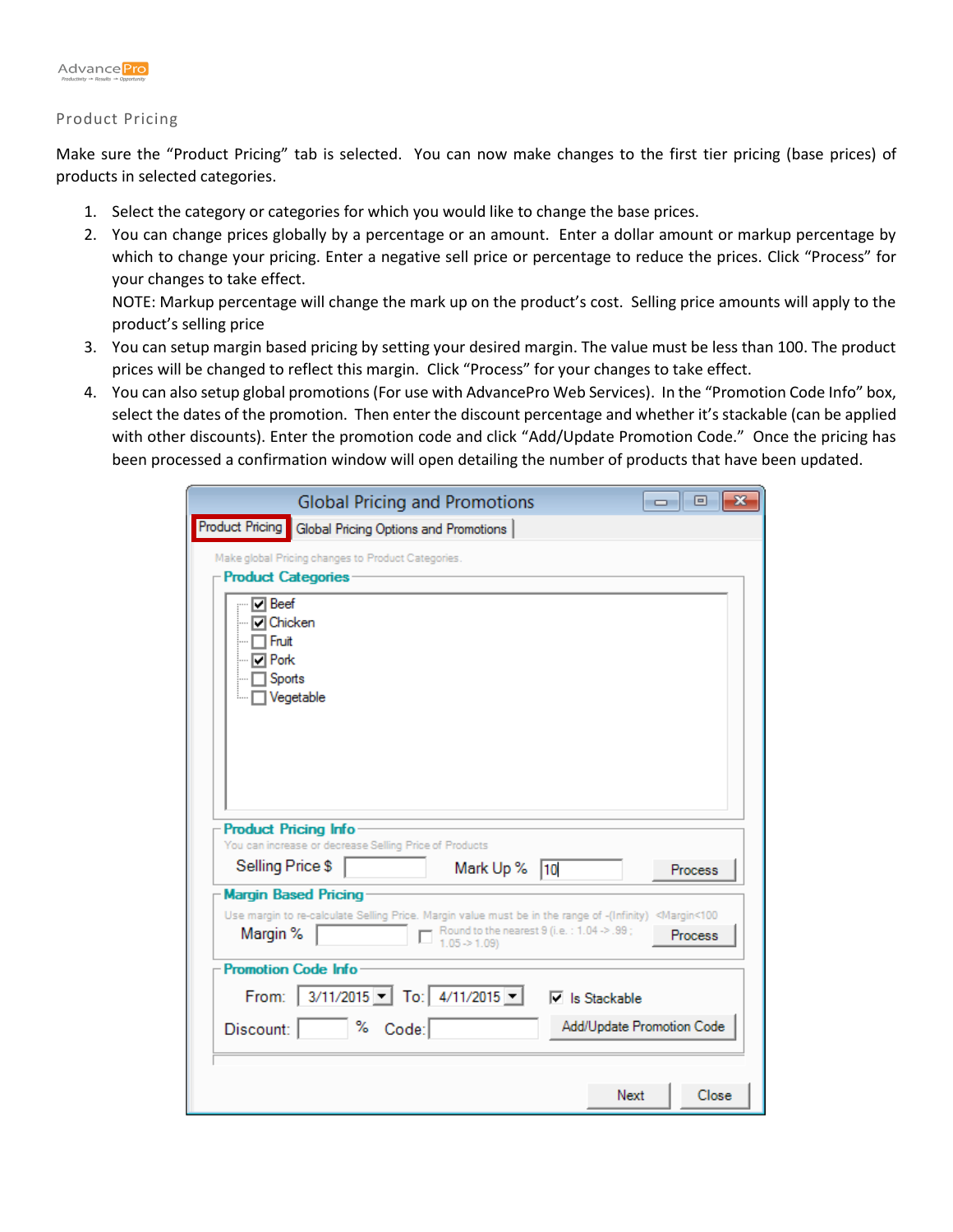

#### Global Pricing Options and Promotions

Make sure the "Global Pricing Options and Promotions" tab is selected. In the Global Pricing form, you can select a category of customers and apply third tier pricing exceptions to a set of products.

|                          | <b>Global Pricing and Promotions</b>                                                                                                                                           |                                                                                                              | -- 0    |
|--------------------------|--------------------------------------------------------------------------------------------------------------------------------------------------------------------------------|--------------------------------------------------------------------------------------------------------------|---------|
| Product Pricing          | Global Pricing Options and Promotions                                                                                                                                          |                                                                                                              |         |
| <b>Customer Groups</b>   | Use this form to set Global Pricing for Customer Groups and Product Categories.<br>-Select Customer Group or Product Category to apply changes<br>--- <b>IV</b> Prestige Group | <b>Product Categories</b><br>l⊽l Beef<br><b>□ Chicken</b><br>Fruit<br>l⊽l Pork<br><b>Sports</b><br>Vegetable |         |
|                          | - Lock Existing Customer Selling Price<br>$\overline{r}$<br>$\Box$ Lock                                                                                                        |                                                                                                              | Process |
| <b>Global Pricing</b>    | Customer Markup/Discount 10                                                                                                                                                    | C Apply Discount C Apply Markup<br>℅                                                                         |         |
|                          | $\Box$ Lock this Price against future changes<br>□ Replace existing Customer Pricing                                                                                           | <b>Quick Process</b>                                                                                         | Process |
| <b>Create Promotion:</b> | Selling Price \$<br>Markup/Discount                                                                                                                                            | Starts 3/11/2015 - Ends 4/11/2015 -<br>% C Markup © Discount                                                 | Process |
|                          |                                                                                                                                                                                |                                                                                                              | Close   |

- 1. Select the customer groups and product categories for which you would like to change third tier pricing.
- 2. Under "Customer Pricing," you can check the Lock Customer Pricing box to lock or unlock pricing.
	- a. Lock Pricing: If you have set the customer pricing for a product to be marked up or discounted, the pricing will not change if there are any (further) changes in the base selling price or cost price of the product.
	- b. Unlock pricing: Uncheck the box to unlock the pricing. If you unlock it and any changes are made to the base cost price, the customer pricing will change accordingly.
- 3. Under "Global Pricing," select whether you will be applying a markup or discount.
	- a. Markup applies to the cost price.
	- b. Discount applies to the selling price.
- 4. Enter the markup or discount percentage value.
- 5. Check the "Replace Existing Customer Pricing" box only if you want to replace the existing price with a new value. Otherwise it will append the marked up or discounted price to the existing price.
- 6. Click the checkbox to "Lock this Price against future changes," if desired.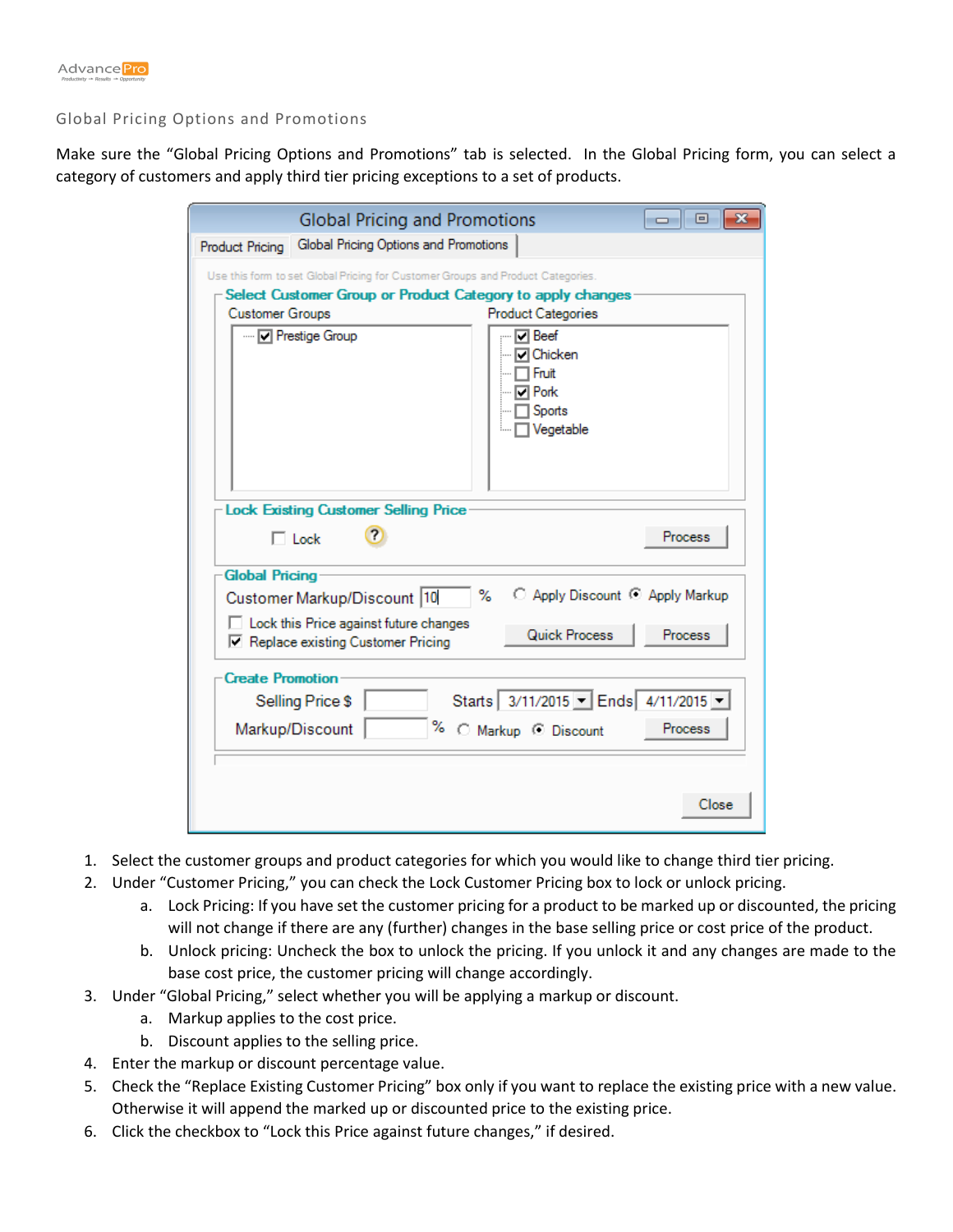

- 7. Click "Quick Process" or "Process" to apply the changes.
	- a. Quick Process applies the mark up or discount, but does not replace the customer pricing and does not lock the prices against future changes.
	- b. Process applies the mark up or discount, locks the prices, and replaces customer pricing as necessary.
- 8. Under "Create Promotion," you can create promotions for specific product groups and customer categories.
	- a. Select the date range for the promotion to be applicable.
	- b. Enter a selling price or a markup/discount percentage. If entering a markup/discount percentage, select whether you are applying a markup or a discount.
		- i. If you enter a selling price, all products in that category will be that price for the selected customer category during the promotion.
		- ii. If you are entering a markup or discount percentage, click the radio box to indicate whether it is a markup (on the product cost) or a discount (on the selling price).
	- c. Click "Process" to save your changes.